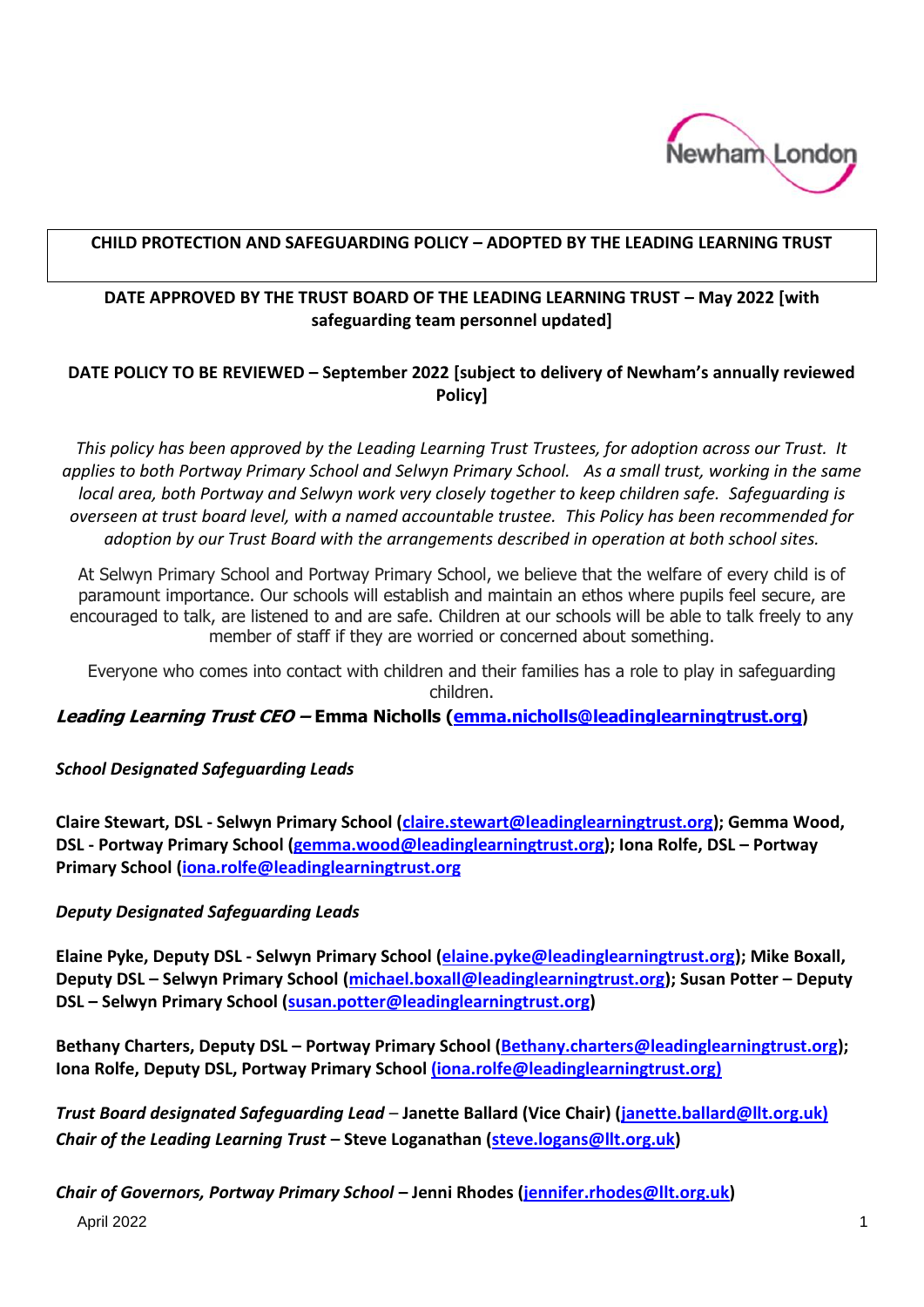## *Chair of Governors, Selwyn Primary School* **– Anna Carlile [\(anna.carlile@llt.org.uk\)](mailto:anna.carlile@llt.org.uk)**

*This policy is available on our school websites and also on request from our school offices. We inform parents and carers about this policy when their children join our schools and through the school newsletter.*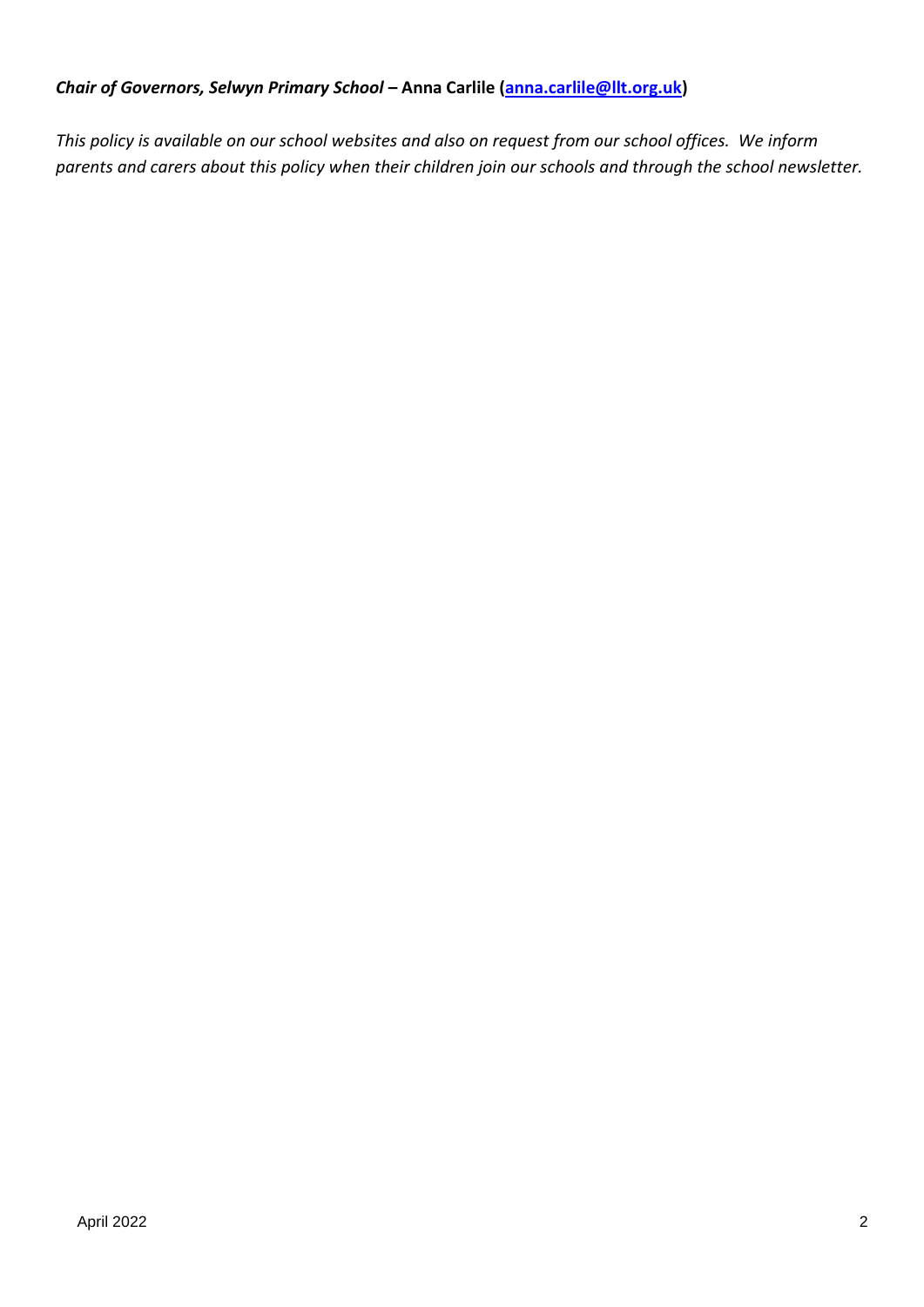#### **Contents**

- **1. Introduction**
- **2. Statutory Framework**
- **3. School Roles and responsibilities**
- **4. Types of abuse and specific safeguarding Issues**
- **5. School Procedures**
- **6. Continuous Professional Development**
- **7. Professional Confidentiality**
- **8. Record keeping and Information Sharing**
- **9. Interagency Working**
- **10. Allegations about members of the children's workforce**
- **11. Whistleblowing**
- **Appendix 1 – Newham Joint Position Statement on Everyone's Invited Sept 2021.**
- **Appendix 2 – Early Help Offer**
- **Appendix 3 – Recording Format**
- **Appendix 4 – Body Plans**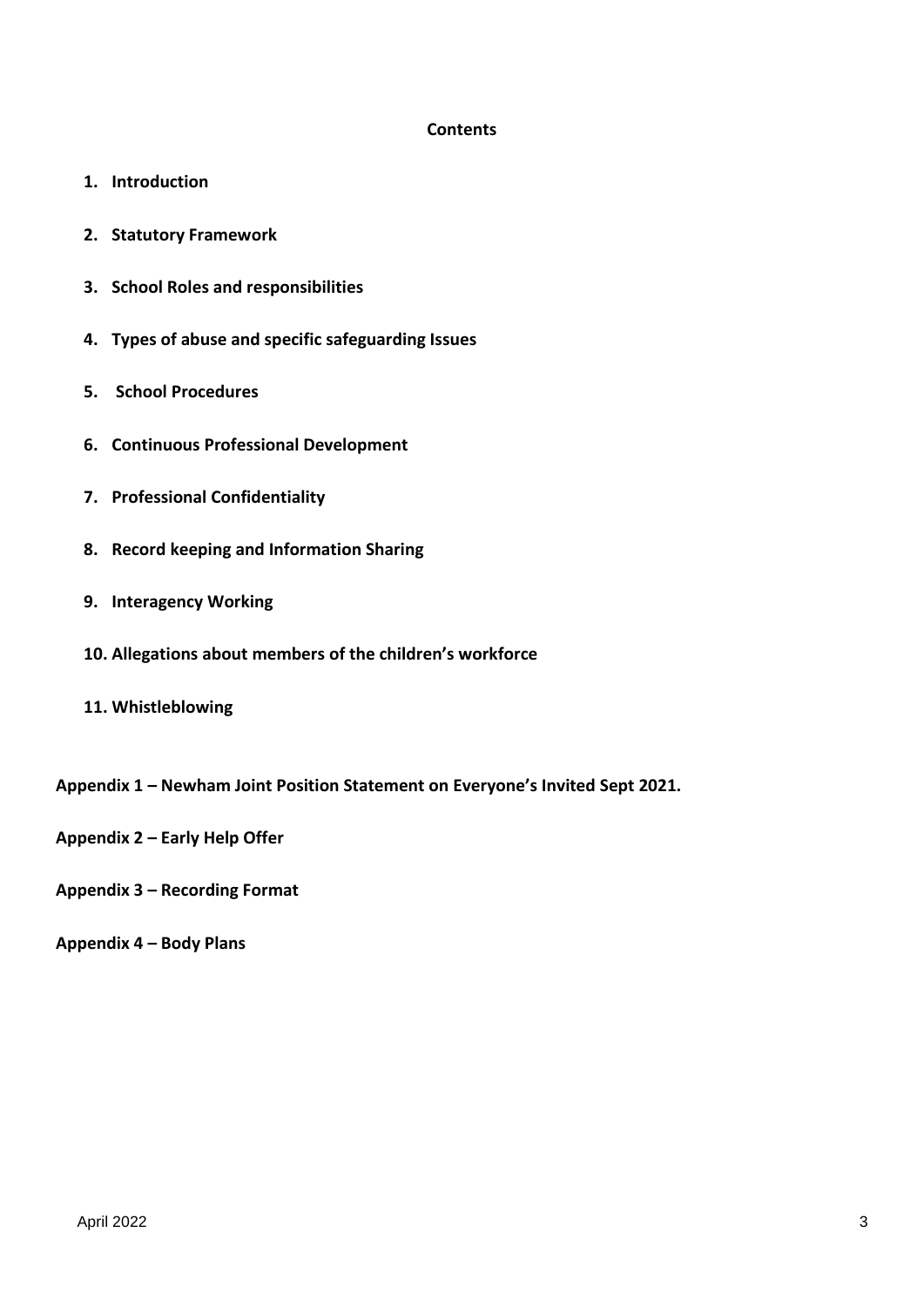#### **1. Introduction**

Our school is committed to develop and sustain a strong safeguarding culture which supports us all to safeguard children and creates a positive and respectful learning environment in which everyone can flourish.

*"Schools and colleges and their staff are an important part of the wider safeguarding system for children. Safeguarding and promoting the welfare of children is everyone's responsibility. Everyone who comes into contact with children and their families has a role to play. In order to fulfil this responsibility effectively, all professionals should make sure their approach is child-centred. This means they should consider at all times, what is in the best interests of the child".*

#### *(Keeping Children Safe in Education – DfE, September 2021)*

This **Child Protection and Safeguarding Policy** is for all school and agency staff, parents, governors, volunteers and the wider school community. It forms part of the safeguarding arrangements for our school and should be read along with our policy for:

*Safer Recruitment, Single Central Record, Staff Code of Conduct, Governor and Trustee Code of Conduct, Anti-Bullying, Positive Handling, Equal Opportunity and Diversity, Behaviour, Attendance, Health and Safety, Online Safety, ICT Acceptable Use, Whistleblowing, Complaints, Data Sharing and Confidentiality (in a Safeguarding Context), Managing Allegations Against Adults*

This policy should be read in conjunction with **Keeping Children Safe in Education, DfE 2021** (KCSiE21) and with reference to the **Education Inspection Framework, Ofsted 2021**.

## Also see the **Newham Joint Position Statement on Everyone's Invited – Safeguarding all our children and young people in Newham, LBN 2021**. (Appendix 1).

All staff should read Part One of Keeping Children Safe in Education 2021, together with Annex B of KCSiE 21, and 'What to do if you're worried a child is being abused: Advice for practitioners' (DfE March 2015).

**Safeguarding** and promoting the welfare of children is defined in Keeping Children Safe in Education 2021 as:

- Protecting children from maltreatment;
- Preventing impairment of children's mental and physical health or development;
- Ensuring that children grow up in circumstances consistent with the provision of safe and effective care;
- Taking action to enable all children to have the best outcomes.

#### **2. Statutory framework**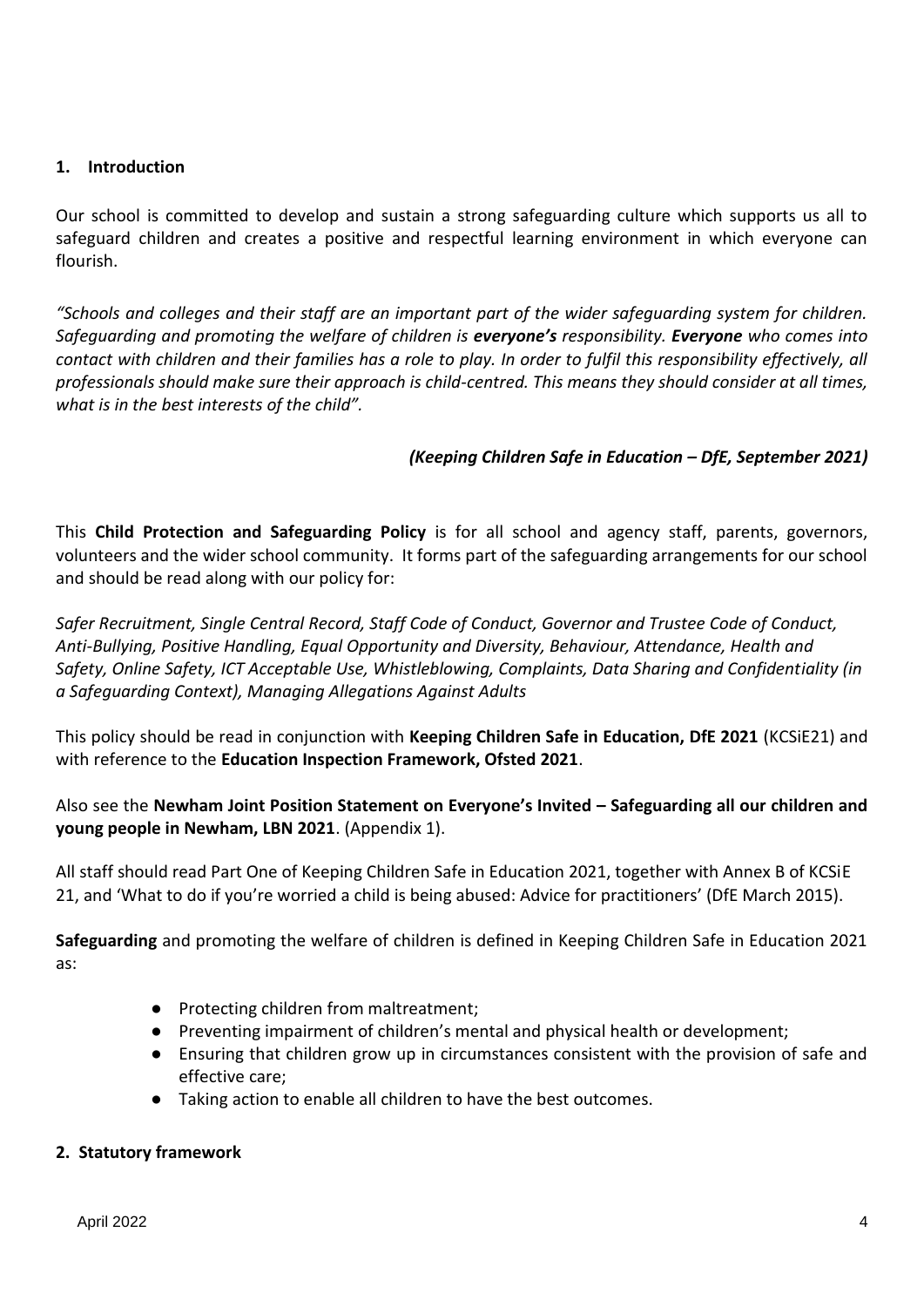The Education Act 2002 Section 175, *(Section 157 for Independent schools)* places a statutory responsibility on the governing body to have policies and procedures in place that safeguard and promote the welfare of children who are pupils of the school.

The development of appropriate procedures and the monitoring of good practice in the London Borough of Newham are the responsibilities of the Newham Safeguarding Children Partnership (NSCP). In Newham, all professionals must work in accordance with the London Child Protection Procedures.

Our school also works in accordance with the following legislation and guidance:

London child protection procedures <http://www.londoncp.co.uk/> Schools; Covid- 19 Operational Guidance (DfE 27 August 2021) [Working Together](https://www.gov.uk/government/uploads/system/uploads/attachment_data/file/419595/Working_Together_to_Safeguard_Children.pdf) to Safeguard Children (HMG, 2018) Education Act 2002 Domestic Abuse Act 2021 [Counter-Terrorism and Security Act \(HMG, 2015\)](http://www.legislation.gov.uk/ukpga/2015/6/contents) The Prevent duty Departmental advice for schools and childcare providers (DfE 2015) Prevent Duty Guidance for Further Education Establishments in England and Wales (HMG 2015) [Serious Crime Act 2015](https://www.gov.uk/government/collections/serious-crime-bill) (Home Office, 2015) Sexual Offences Act (2003) Education (Pupil Registration) Regulations 2006 General Data Protection Regulations 2018 (GDPR) [What to do if you're worried a child is being abused \(](https://www.gov.uk/government/uploads/system/uploads/attachment_data/file/419604/What_to_do_if_you_re_worried_a_child_is_being_abused.pdf)HMG, 2015) [Searching, screening and confiscation](https://assets.publishing.service.gov.uk/government/uploads/system/uploads/attachment_data/file/674416/Searching_screening_and_confiscation.pdf) (DfE, 2018) Children Act 1989 Children Act 2004 Children and Social Work Act 2017 Modern Slavery Act 2015 The Homelessness Reduction Act 2017 [Preventing and Tackling Bullying \(DfE, 2017\),](https://www.gov.uk/government/uploads/system/uploads/attachment_data/file/623895/Preventing_and_tackling_bullying_advice.pdf) Female Genital Mutilation Act 2003 (S. 74 - Serious Crime Act 2015) [Sexual violence and sexual harassment between children in schools and colleges \(](https://www.gov.uk/government/uploads/system/uploads/attachment_data/file/667862/Sexual_Harassment_and_Sexual_Violence_-_Advice.pdf)DfE, 2017) Information Sharing Advice for practitioners providing safeguarding services to children, young people, parents and carers. (DfE July 2018) Advice on Whistleblowing in Maintained Schools (DfE 2014) ttps://www.gov.uk/guidance/whistleblowingprocedure-for-maintained-schools Voyeurism (Offences) Act 2019 <https://contextualsafeguarding.org.uk/>

# **3. School roles and responsibilities**

All adults working with or on behalf of children have a responsibility to protect them and to provide a safe environment that enables them to learn and achieve their full potential. However, there are identified key adults in schools and in the Local Authority who have specific responsibilities under child protection procedures. The names of those in our school with these specific responsibilities are shown on the front cover sheet of this policy. All staff in our school are familiar with the Early Help Offer. See Appendix 2.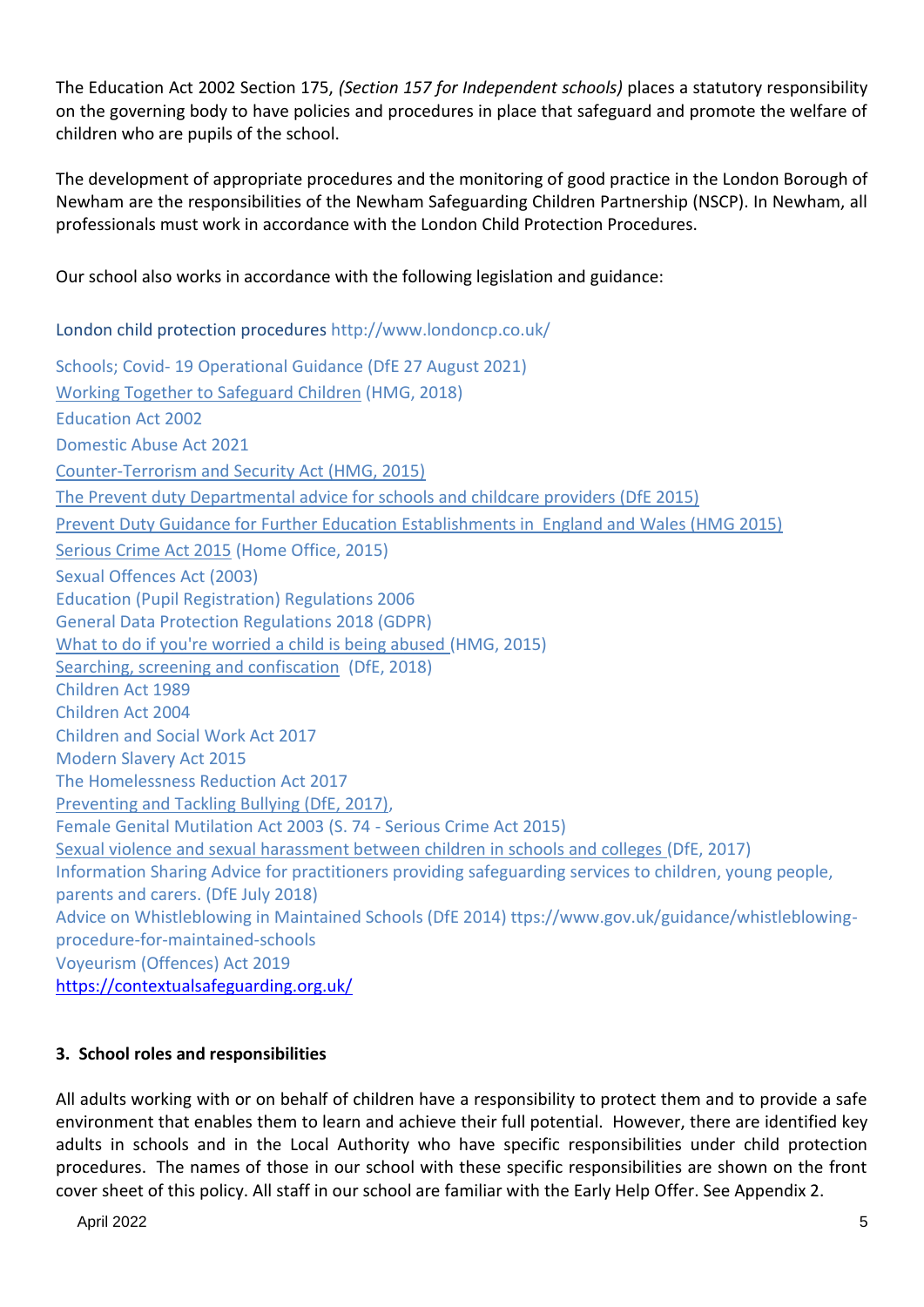#### **3.1 The Trustees and local governors**

The Trustees and local governors ensure that a strong Safeguarding culture is embedded within the school, that our commitment to keep our children safe is explicit and understood by all in the school community and that our practice reflects our Trust's vision and values.

The Trustees and local governors ensure that all required policies relating to child protection and safeguarding (including Covid-19 requirements and guidance) are in place and that the child protection policy reflects statutory and local guidance. Safeguarding is a standing item on the agenda of all Governors'/Trustees' meetings. The policy is reviewed at least annually.

The Trustees and local governors ensure that the policies, procedures, practice and professional development and training in our school are effective and comply with the statutory requirements at all times. The Trustees and local governors will ensure relevant staff have due regard to the relevant data protection principles, which allow them to share (and withhold) personal information as provided for in the Data Protection Act 2018 and the GDPR.

The Trust Board ensures that there is a named Designated Safeguarding Lead and Deputy Safeguarding Lead(s) in place, that they have their safeguarding role explicitly within their job descriptions and are appropriately trained for their role, as set out in Keeping Children Safe in Education 2021. The link governor/trustee for safeguarding visits the school regularly for meetings with the DSL and to observe safeguarding in school at first hand. The DSL reports directly to Governors/Trustees on issues arising from their role which impact on the school.

The Safeguarding trustee checks that safeguarding is included in **Behaviour, Online** and **all related policies including the staff Code of Conduct** and is highlighted in all policies as the overarching responsibility of all staff at all times, particularly in procedures involving sanctions or searches, in school and out.

The Trustees and local governors ensure that the school contributes fully to inter-agency working in line with statutory and local guidance and uses the appropriate referral pathways. It ensures that information is stored and shared appropriately and in accordance with the statutory requirements as set out in the Data Protection Act 2018 and in line with GDPR requirements.

The Trustees and local governors ensure that all staff members and volunteers undergo safeguarding and child protection training at induction and that it is then regularly updated. All staff members receive regular safeguarding and child protection updates, at least annually, to provide them with the relevant skills and up to date knowledge to keep our children safe. The Trustees and local governors also ensure that all staff have the knowledge, skills and understanding of children who have an allocated social worker. It recognises their additional vulnerabilities along with those of looked after and previously looked after children and monitors school action with all these children to keep them safe.

The Trustees and local governors ensure that children are taught to keep themselves safe, including on-line, making sure that appropriate filters and monitoring systems for working online in school are in place. This includes children that are accessing on-line learning at home. Our children will also be taught how to keep themselves safe through teaching and learning opportunities in RSHE and through whole-school practice led by staff as part of the provision of a rich and balanced curriculum.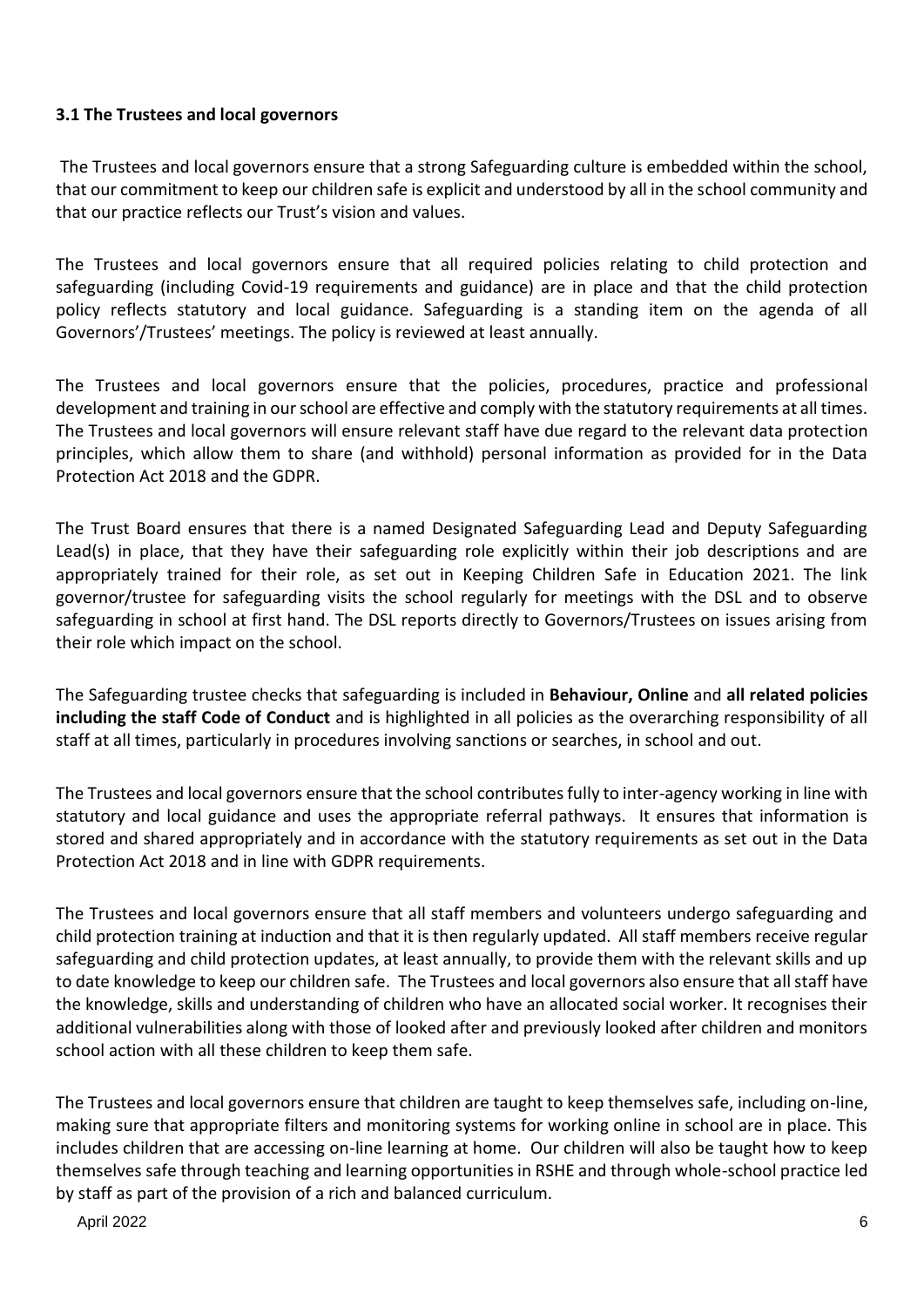The Trustees and local governors and school leadership team are responsible for robust safer recruitment procedures that help to deter, reject or identify people who may abuse children. It adheres to statutory responsibilities to check adults working with children and has recruitment and selection procedures in place (see the school's 'Safer Recruitment' policy for further information). It also ensures that volunteers are appropriately supervised in school. We will undertake a risk assessment and use our professional judgement when deciding whether to obtain an enhanced DBS certificate for any volunteer undertaking unregulated activity.

# **3.2 The Designated Safeguarding Lead (and Deputy)**

The Designated Safeguarding Lead (DSL) in school takes the lead responsibility for managing child protection referrals, safeguarding training and raising awareness of all child protection policies and procedures in school. This includes a whole-school staff responsibility to support children affected by peer-on-peer abuse in all its forms, by following our protocol for listening, reassuring and reporting to allow the child to move on. The Designated Safeguarding lead (DSL) will ensure that everyone in school, including temporary staff, volunteers and contractors are aware of these procedures and that they are followed at all times.

The Designated Safeguarding Lead (DSL) is a source of advice and support to other staff on child protection matters and makes sure that timely referrals to Newham Multi-Agency Safeguarding Hub (MASH) are made in accordance with current London Child Protection Procedures. The Designated Safeguarding Lead (DSL) works with the local authority, the Channel programme and other agencies as required. If for any reason the Designated Safeguarding Lead (DSL) is unavailable, the Deputy Designated Safeguarding Lead will act in their absence*.* 

The Designated Safeguarding lead (DSL) will also be alert to the additional vulnerabilities of children with a social worker, ensuring that staff know who those children are, understand their academic progress and attainment and maintain a culture of high aspirations for these children. The Designated Safeguarding Lead (DSL) will also support staff to identify the challenges that children in this group may face and any additional support and/or adjustments that can make to best support them.

In addition, in most cases homelessness would be considered in the context of children living with their families, however the Designated Safeguarding Lead (DSL) will be alert that some children may be homeless independently and this will require a different level of intervention and support.

# **3.3 The Headteacher**

The Headteacher works in accordance with the requirements upon all school staff. In addition, the Headteacher ensures that all safeguarding policies and procedures adopted by the Trustees and local governors are followed by all staff.

The Headteacher will ensure that children are taught about safeguarding themselves and their peers, including e.g. the emotional impact of on-line nude image sharing, sexist abuse, body shaming or the sexual targeting of children with SEN or protected characteristics, as part of the broad and balanced curriculum. This includes covering relevant issues through Relationships, Sex and Health Education (RSHE) and through other curricular opportunities.

The Headteacher ensures that all pupils, individually or collectively through our school council are encouraged to promote the responsible use of social media, practical safety around the school and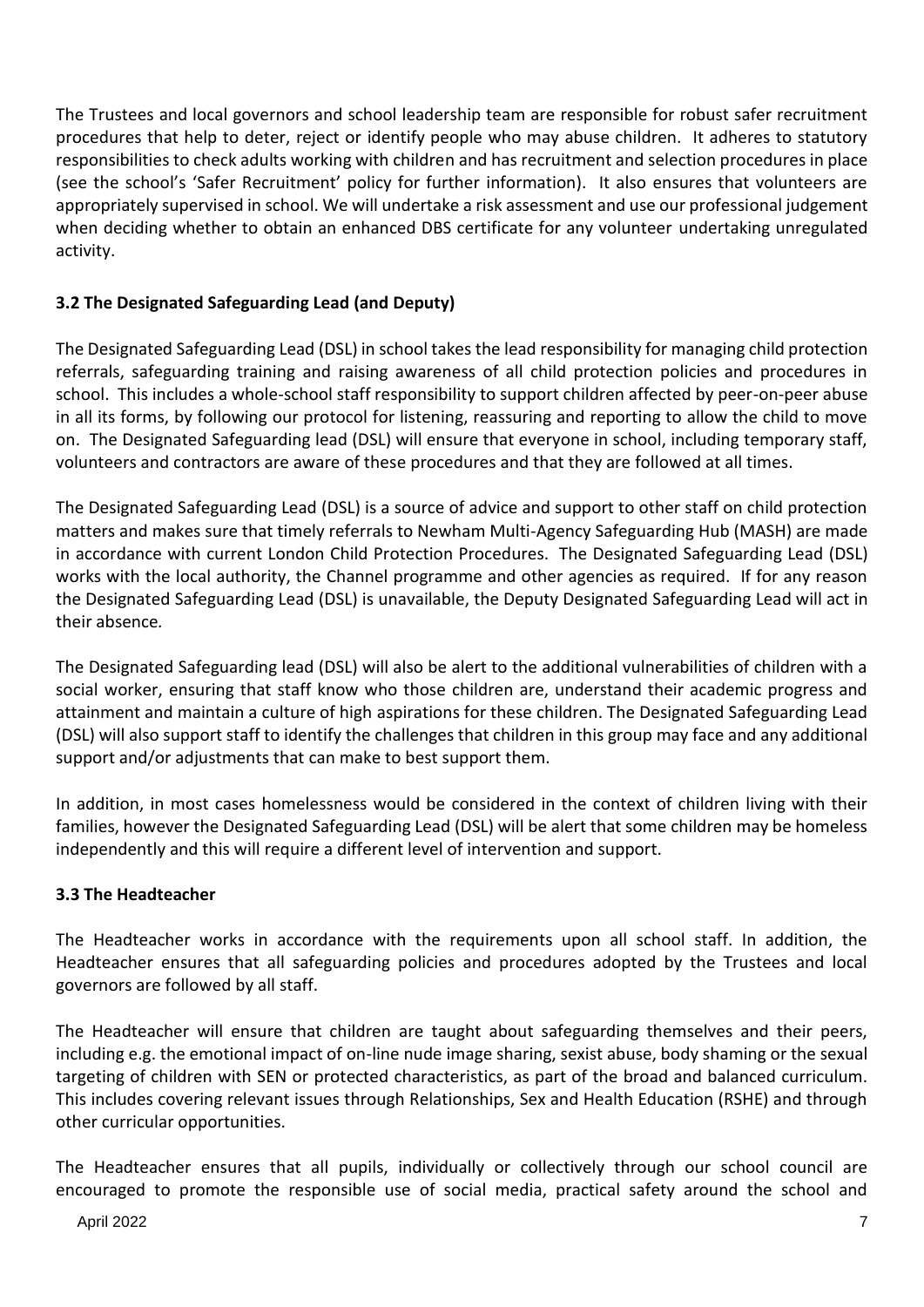responsibility for their own and others' wellbeing, as an explicit, valued and integral element of a strong school safeguarding culture.

The Headteacher ensures that there is immediate access to an individual member of staff, appropriately trained, to listen, reassure and provide practical support to move on, for children at need in the school.

The Headteacher will make sure that s/he is satisfied that any children on the school roll placed with an alternative education provider can meet the needs of the child and obtain written confirmation that the appropriate safeguarding checks have been carried out.

## **3.4 All school staff**

Everyone at our school has a responsibility to provide a learning environment in which our children can feel safe to learn. All staff members are prepared to identify children who may benefit from early help and understand their role and responsibilities within this process. This includes identifying any emerging problems so appropriate support may be provided and in liaison with the Designated Safeguarding Lead (DSL) report any concerns. All staff members are aware of and follow school processes as set out in this policy and are aware of how to use the portal to make a referral to the Newham MASH when there is a need to do so.

All staff should be able to reassure victims that they are being taken seriously and that they will be supported and kept safe. A victim should never be given the impression that they are creating a problem by reporting abuse, sexual violence or sexual harassment. Nor should a victim ever be made to feel ashamed for making a report.

We recognise that high self-esteem, confidence, supportive friends and good lines of communication with a trusted adult help to protect children. Our Safeguarding culture in school depends upon every member of staff being proactive in recognising opportunities to promote and support the development of these protective factors.

This includes the use of appropriate forms of online communication directly from staff to children. We use the functions through the platform for online learning – Google classroom. The use of social media (WhatsApp, Twitter, FB etc) for this purpose is inappropriate and would be regarded as a serious breach of professional boundaries.

All staff engage with and support children and school council in promoting responsible use of social media, safety around the school and responsibility for their own and others' wellbeing, as an integral element of a strong school safeguarding culture.

## **4. Types of abuse / specific safeguarding issues**

*All school and college staff should be aware that abuse, neglect and safeguarding issues are rarely standalone events that can be covered by one definition or label. In most cases, multiple issues will overlap with one another" […] All staff should be aware that safeguarding incidents and/or behaviours can be associated with factors outside of school or college and /or can occur between children outside of these environments".*

## *Keeping Children Safe in Education (DfE, 2021)*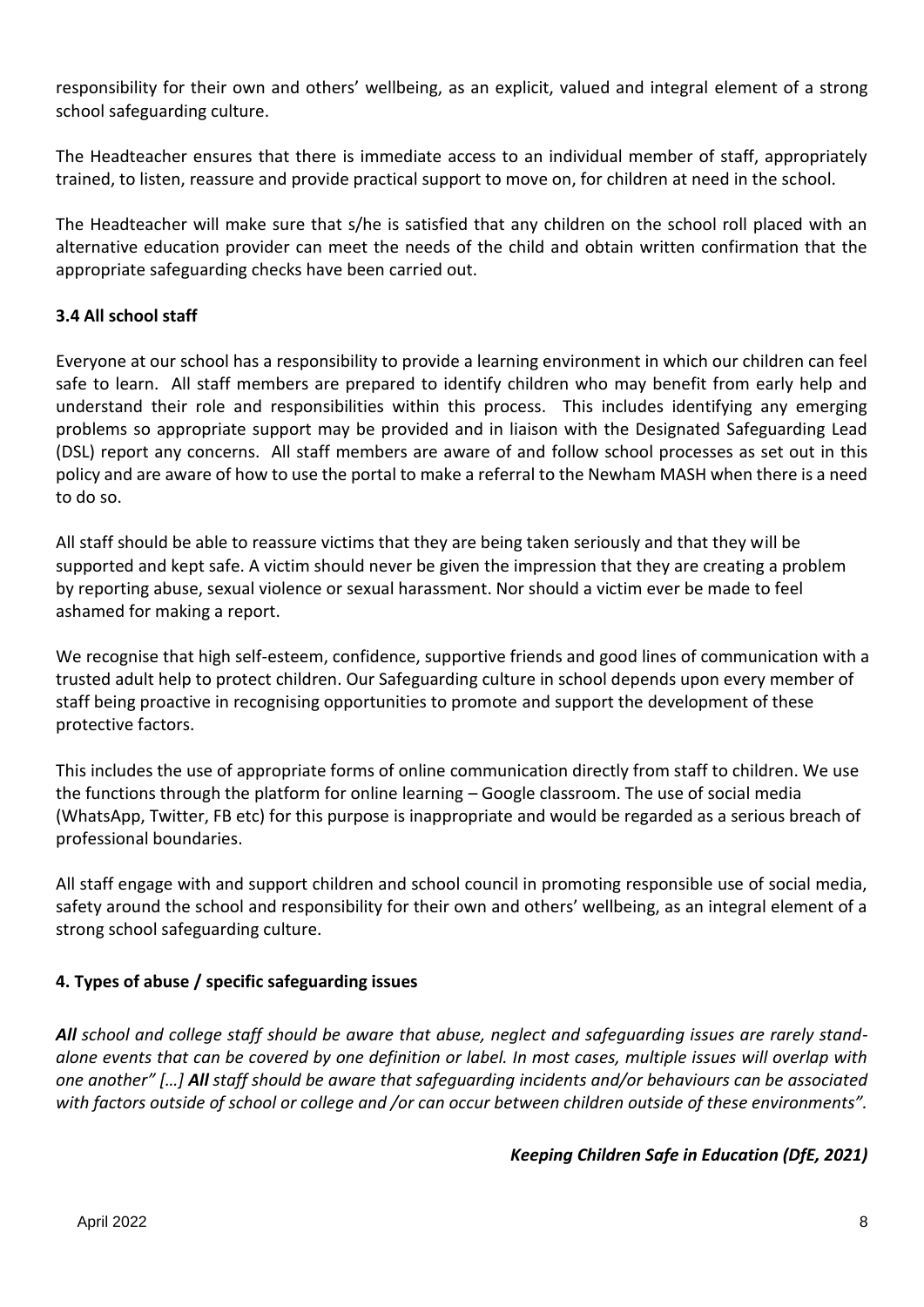The four main types of abuse referred to in Keeping Children Safe in Education are:

- Physical
- Emotional
- Sexual
- Neglect

Our school is aware of the signs of abuse and neglect so we are able to identify children who may be in need of help or protection. Within those four main types of abuse there are a number of specific types of abuse to which we are aware and especially alert.

# **4.1 Peer on peer abuse**

Our school may be the only stable, secure and safe place in the lives of children at risk of, or who have suffered harm. However, on occasions their behaviour may be challenging and defiant, or they may instead be withdrawn, or display abusive behaviours towards other children.

Child on child abuse can manifest itself in many ways. This may include bullying (including cyber bullying); on-line verbal abuse; gender-based abuse; verbal sexist abuse; unwanted, unthinking or coerced nude or semi-nude image sharing; or sexually harmful behaviour. We do not tolerate any bullying, abuse or harmful behaviour in school and will take swift action to intervene where this occurs.

We use the curriculum and assemblies to help children understand, in an age-appropriate way, what abuse is and we encourage them to tell a trusted adult if someone is behaving in a way that makes them feel uncomfortable. Our school understands the different gender issues that can be prevalent when dealing with peer on peer abuse, which are documented in the relevant policies - Behaviour Policy and Anti-bullying policy.

## **4.2 Sexual Violence and Harassment**

Sexual violence and harassment can occur between children of any age individually or in groups. Children who are victims of sexual violence and sexual harassment will likely find the experience stressful and distressing, and in all likelihood will adversely affect their educational attainment. Our school takes all victims seriously and they will be offered the appropriate support.

Predatory behaviour or a dismissive attitude towards sexual harassment may be prevalent online or feature in the children's lived experience of home, friendship groups or society at large, but it is not indicative of respect for other pupils and therefore it is unacceptable at our schools.

An example of such harassment is 'Upskirting', which typically involves taking a picture under a person's clothing without them knowing, with the intention of viewing their genitals or buttocks to obtain sexual gratification, or cause the victim humiliation, distress or alarm. Anyone of any gender can be a victim and it is a criminal offence under the Voyeurism (Offences) Act 2019.

Our school culture of safeguarding ensures that the message that abusive behaviours are unacceptable is explicit through our curriculum, school environment and staff modelling appropriate language and respectful relationships. We do not accept that it is 'just part of growing up' or a joke. Our school manages such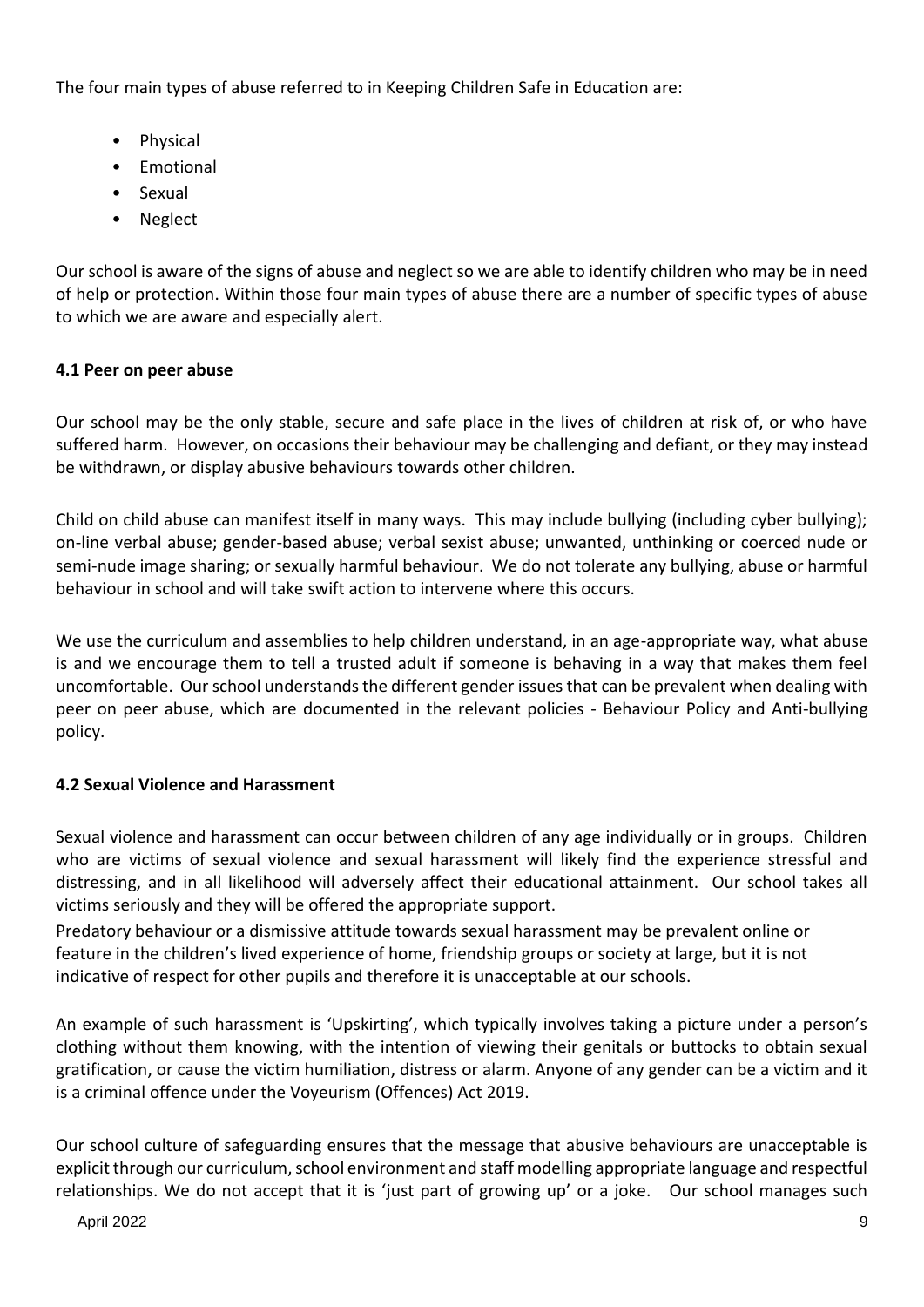incidences in the same way by considering the need to undertake an immediate risk and needs assessment and as with any other child protection concern, we will follow the same procedures. Pupils initiating such abuse or sexualised behaviour will be subject to an **AIM risk assessment** / Brook Traffic Lights (for EY and KS1) which will inform a safety plan for everyone involved, including themselves.

## **4.3 Children with special educational needs and disabilities (SEND)**

Our school understands that children with special educational needs and disabilities (SEND) can face additional safeguarding challenges. Our school recognises that additional barriers can exist when recognising abuse and neglect in this group of children. These can include:

- Assumptions that indicators of possible abuse such as behaviour, mood and injury relate to the child's disability, without further exploration;
- Being more prone to peer group isolation than other children;
- Instances of peer on peer sexual abuse where the perpetrators are children will always require safeguarding support and a significant subgroup of these children will have SEND;
- Children with SEND and /or protected characteristics are statistically more likely to be identified as targets for bullying or sexual abuse by their peers;
- Communication barriers that make telling an adult difficult;
- The requirement of personal or intimate care.

Our school takes into consideration these additional vulnerabilities and challenges and staff are proactive in safeguarding all our vulnerable children.

## **4.4 Children Missing from Education (CME)**

As part of our safeguarding role we ask parents and carers to provide a minimum of two contact details and we will regularly ask parents and carers to ensure that they are kept up to date.

All children, regardless of their age, ability, aptitude and any special education needs they may have are entitled to a full-time education. Our school recognises that a child missing education is a potential indicator of abuse or neglect and will follow the school procedures for unauthorised absence and for children missing education. Parents should always inform us of the reason for any absence as per the published arrangements. Where contact is not successfully made, a referral may be made to another appropriate agency (Newham Attendance Management Service (NAMS), Social Care or Police).

Our school will inform the local authority of any pupil who fails to attend school regularly or has been absent without school permission for a continuous period of 10 days or more in line with the requirements for Children Missing Education.

## **4.5 Contextual safeguarding**

All staff are aware that safeguarding incidents and/or behaviours can be associated with factors outside of the school and can occur between children outside of the school environment. The Designated Safeguarding Lead (DSL) and all staff will consider whether children are at risk of abuse or exploitation in situations outside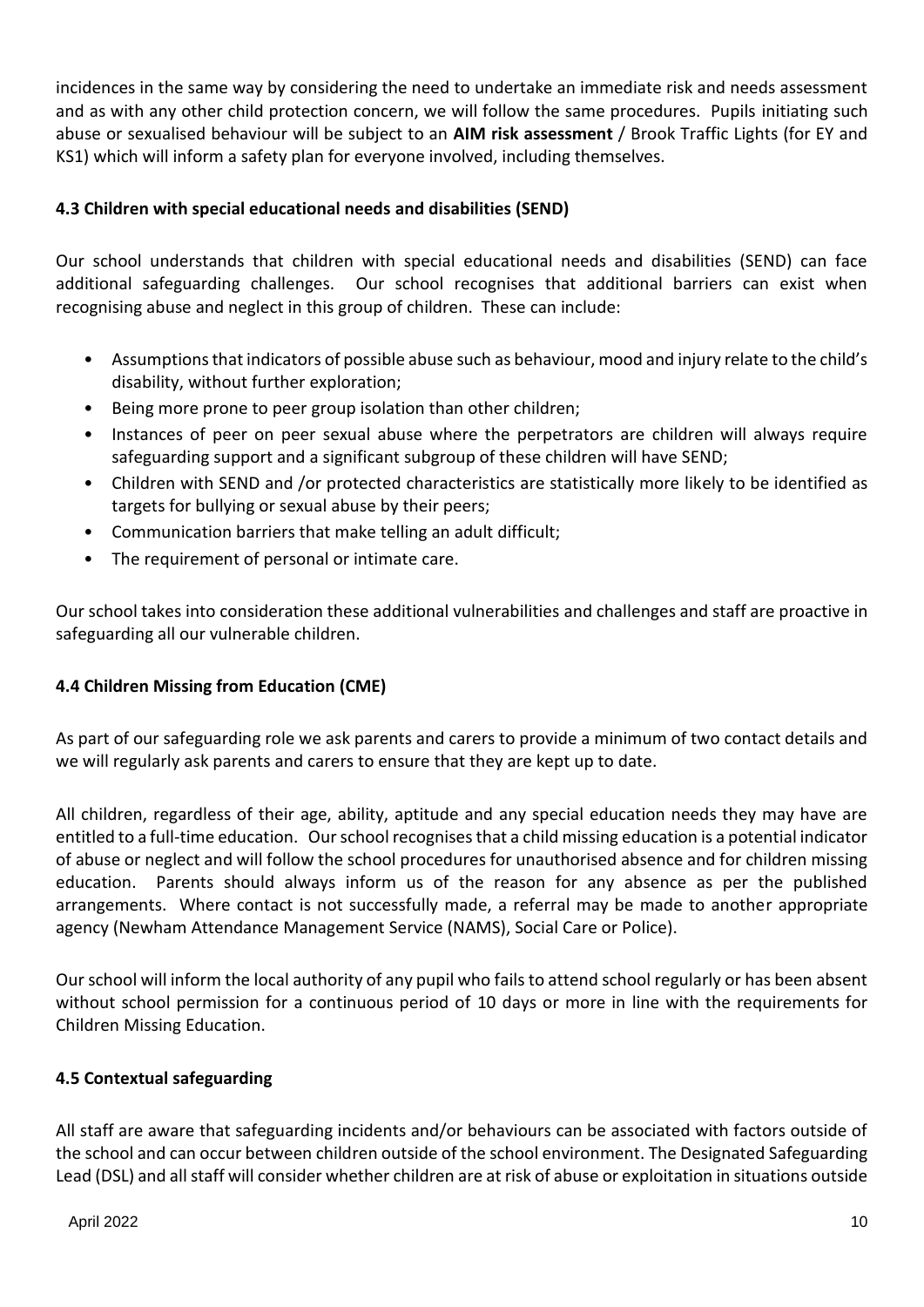their families. Contextual abuse take different forms and children can be vulnerable to multiple harms including but not limited to sexual exploitation, criminal exploitation and serious youth violence.

# **4.5.1 Child Sexual Exploitation (CSE) and Child Criminal Exploitation (CCE) including County Lines**

Both Child Sexual Exploitation (CSE) and Child Criminal Exploitation (CCE) are forms of abuse and both occur where an individual or group takes advantage of an imbalance of power to coerce, manipulate or deceive a child into sexual or criminal activity. This can happen to children and young people from any background or community. This power imbalance can also be due to a range of factors including age, gender, sexual identity, cognitive ability, physical strength, status and access to economic or other resources.

In some cases, the abuse will be in exchange for something the child needs or wants and/or will be to the financial benefit or other advantage (such as increased status) of the perpetrator or facilitator. The abuse can be perpetrated by individuals, groups, males or females and children or adults. Abuse can be a one-off occurrence or a series of incidents over time and range from opportunistic to complex organised abuse. It can involve enforcement or enticement-based methods of compliance and may, or may not be accompanied by violence or threats of violence. Children can be exploited even when the activity appears consensual.

Criminal exploitation of children is a geographically widespread form of harm that is a typical feature of County Lines criminal activity; drug networks or gangs grooming and exploiting children and young people to carry drugs, weapons and money for them. Key to identifying potential involvement may be 'missing episodes' when the child may have been trafficked for the purpose of transporting drugs, weapons or money. Our school will consider a referral using the Newham pathways or a direct referral using the National Referral mechanism for human trafficking.

# **4.5.2 Serious Violence**

There are a number of indicators, which may signal that a child is at risk from, or involved with serious violent crime. These may include increased absence from school, a change in friendships, or relationships with older individuals or groups, a significant decline in performance, signs of self-harm or a significant change of attitude or well-being or signs of assault or unexplained injuries. Unexplained gifts or new possessions could also indicate that a child has been approached by, or is involved with, individuals associated with criminal networks or gangs.

## **4.7 Honour Based Abuse**

So-called honour-based abuse (HBA) encompasses abuse committed to protect or preserving "honour". It often involves a wider network of family or community pressure and can involve multiple perpetrators. This includes Female Genital Mutilation (FGM), forced marriage and such practices such as breast ironing.

# **4.7.1 Female Genital Mutilation (FGM)**

Female Genital Mutilation (FGM) comprises all procedures involving partial or total removal of the external female genitalia or other injury to female genital organs. It is illegal in the UK and is a form of child abuse.

April 2022 11 The Serious Crime Act 2015 (Home Office, 2015) places a duty on teachers to notify the police of any known cases of female genital mutilation where it appears to have been carried out on a girl under the age of 18. Our school will operate in accordance with the statutory requirements relating to female genital mutilation in line with the London Child Protection Procedures. The Newham Attendance Service has produced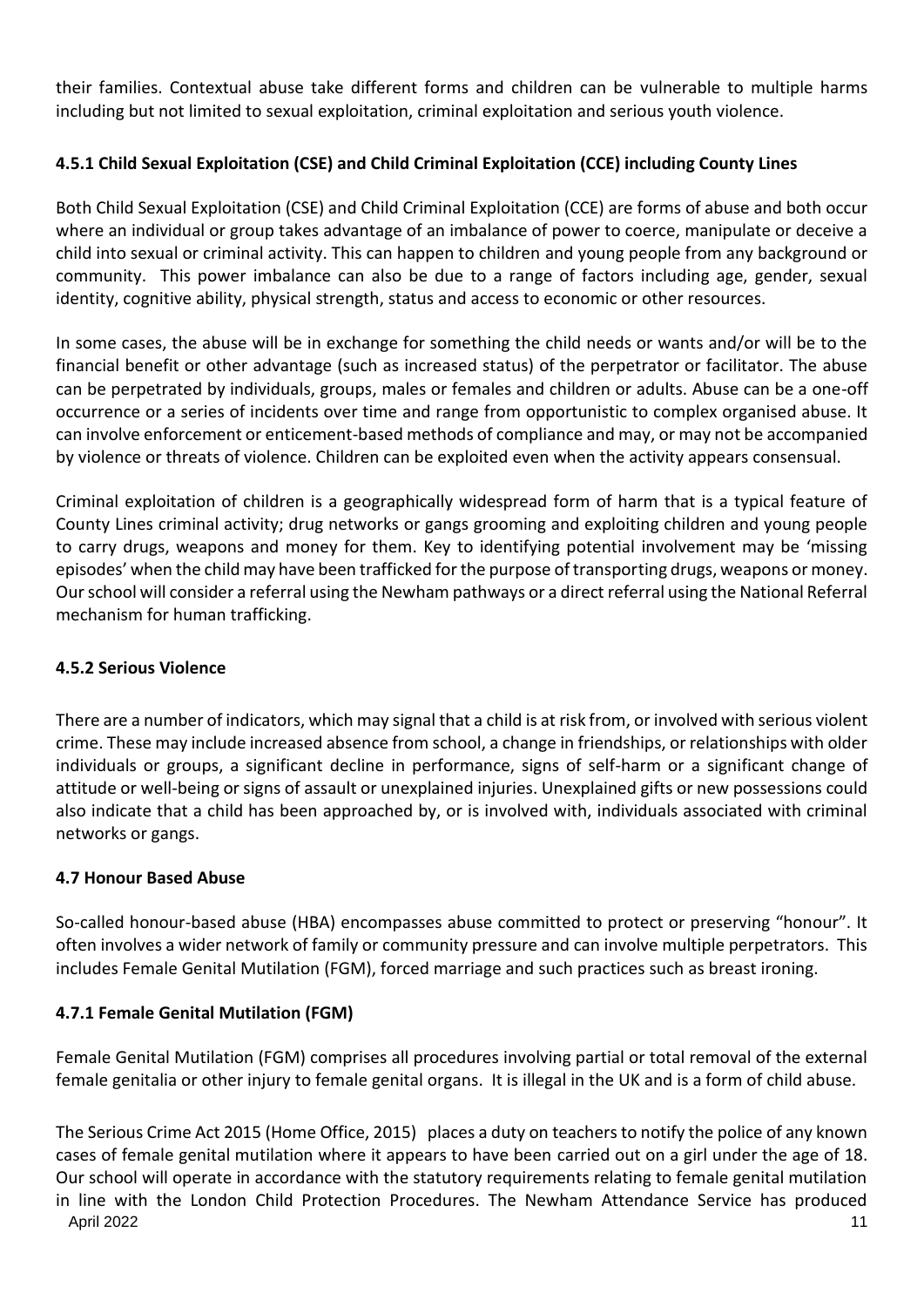guidance on FGM for staff dealing with families who announce that they are going abroad which is available on Connect.

## **4.7.2 Forced marriage**

A forced marriage is one that is entered into without the full consent of one or both parties. It is where violence, threats or other forms of coercion is used and is a crime. Our staff understand how to report concerns where this may be an issue.

#### **4.8 Prevention of radicalisation**

Children can be vulnerable to extremist ideology and radicalisation. Protecting children from this risk is similar to protecting them from other forms of harm and abuse. The [Counter-Terrorism and Security Act](http://www.legislation.gov.uk/ukpga/2015/6/contents)  [\(HMG, 2015\)](http://www.legislation.gov.uk/ukpga/2015/6/contents) Section 26 places a duty on schools in the exercise of their functions, to have "due regard to the need to prevent people from being drawn into terrorism". This duty is known as the PREVENT duty.

It requires schools to:

- teach a broad and balanced curriculum which promotes spiritual, moral, cultural, mental and physical development of pupils and prepares them for the opportunities, responsibilities and experiences of life and must promote community cohesion;
- be safe spaces in which children and young people can understand and discuss sensitive topics, including terrorism and the extremist ideas that are part of terrorist ideology, and learn how to challenge these ideas and;
- be mindful of their existing duties to forbid political indoctrination and secure a balanced presentation of political issues.

CHANNEL is a national programme which focuses on providing support at an early stage to people identified as vulnerable to radicalisation and being drawn into terrorism. All staff understand how to identify those who may benefit from this support and are aware of relevant agencies to contact in circumstances where an individual demonstrates indicators of concern, as well as how to make a referral using the Newham referral pathways.

#### **4.9 Mental Health and Wellbeing**

All staff are aware that mental health can in some cases be an indicator that a child has or is suffering from or at risk or abuse. Staff are able to observe children day-to-day and identify those whose behaviour suggests they may be experiencing a mental health problem. Where there are mental health concerns about a child that is also a safeguarding concern, immediate action will be taken following the school child protection policy and the Mental Health Lead will be informed.

Our schools work to protect the emotional wellbeing and resilience of all pupils and staff, as well as provide specific support for those with additional needs. We understand that there are risk factors which increase a child's vulnerability and protective factors that can promote or strengthen resiliency. The more risk factors present in a child's life, the more protective factors or supportive interventions are required to promote further growth and resilience. It is recognised that some children in our school may be suffering from mental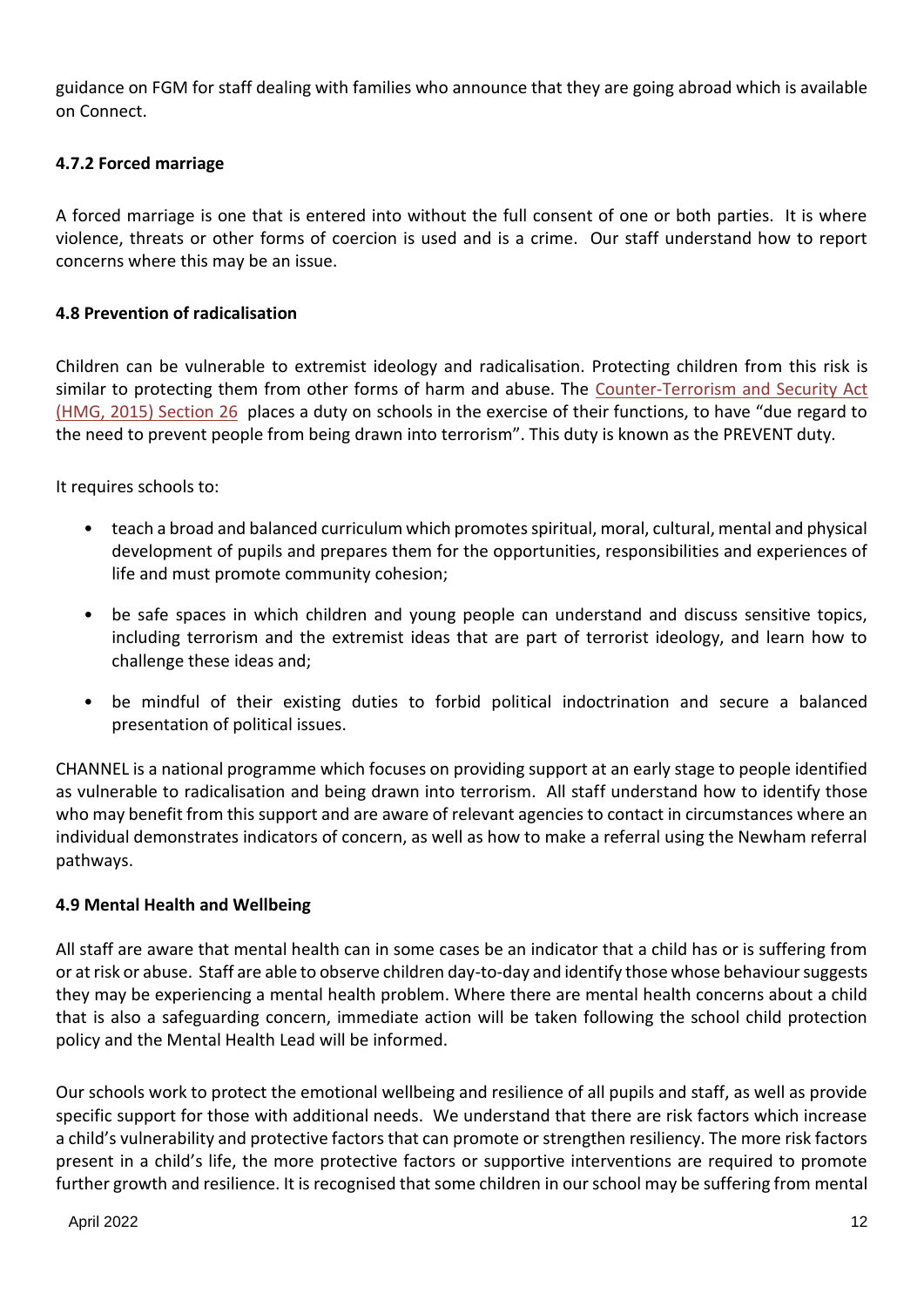ill-health and are at risk of self-harm or suicide but may present in school as making good progress and achieving well. It is therefore vital that we work in partnership with parents and carers to support the mental health and well-being of our children. It is equally important that parents share any concerns about the wellbeing of their child with school, so that appropriate support and interventions can be identified and implemented in partnership.

Where there are concerns that a child may be self- harming, it will be taken seriously as this may indicate an increased risk of suicide either intentionally or by accident. If a child discloses self-harm or found to be selfharming the Designated Safeguarding Lead (DSL) will take the time to establish any underlying concerns. The child will be supported to access services using the appropriate Newham referral pathways.

# **4.10 Domestic Abuse**

Domestic abuse is defined as *"any incident or pattern of controlling, coercive, threatening behaviour, violence or abuse between those aged 16 and over who are, or have been intimate partners or family members regardless of gender or sexuality. The abuse can encompass, but is not limited to: psychological; physical, sexual; financial and emotional, coercive or controlling behaviour"* 

**The Domestic Abuse Act 2021** introduces the first ever statutory definition of domestic abuse and recognises the impact of domestic abuse on children, as victims in their own right, if they see, hear or experience the effects of abuse.

All children can witness and be adversely affected by domestic abuse in the context of their home life where domestic abuse occurs between family members. Experiencing domestic abuse and/or violence can have a serious, long lasting emotional and psychological impact on children. In some cases, a child may blame themselves for the abuse or may have had to leave the family home as a result.

Young people can also experience domestic abuse within their own intimate relationships. This form of peer on peer abuse is sometimes referred to as 'teenage relationship abuse'. Depending on the age of the young people, this may not be recognised in law under the statutory definition of 'domestic abuse' (if one or both parties are under 16).

Our school recognises that where there is Domestic Abuse in a family, the children/young people will always be affected; the longer the violence continues, the greater the risk of significant and enduring harm, which they may carry with them into their adult life and relationships. Domestic Abuse can also affect children in their personal relationships as well as in the context of home life.

Staff will follow the procedures outlined in this policy if concerns of Domestic Abuse arise. The school will vigilantly monitor the welfare of children living in domestic abuse households, offer support to them and contribute to any Multi-Agency Risk Assessment Conference (MARAC) safety plan as required.

Operation Encompass operates in London Borough of Newham and our school will use the information shared to ensure that our children are supported and kept safe.

## **5. Procedures**

All staff members have a duty to identify and respond to suspected and actual abuse or disclosures of harm. Any member of staff, volunteer or visitor to our school who receives a disclosure or allegation of abuse, or suspects that abuse may have occurred **must** report it immediately to the Designated Safeguarding Lead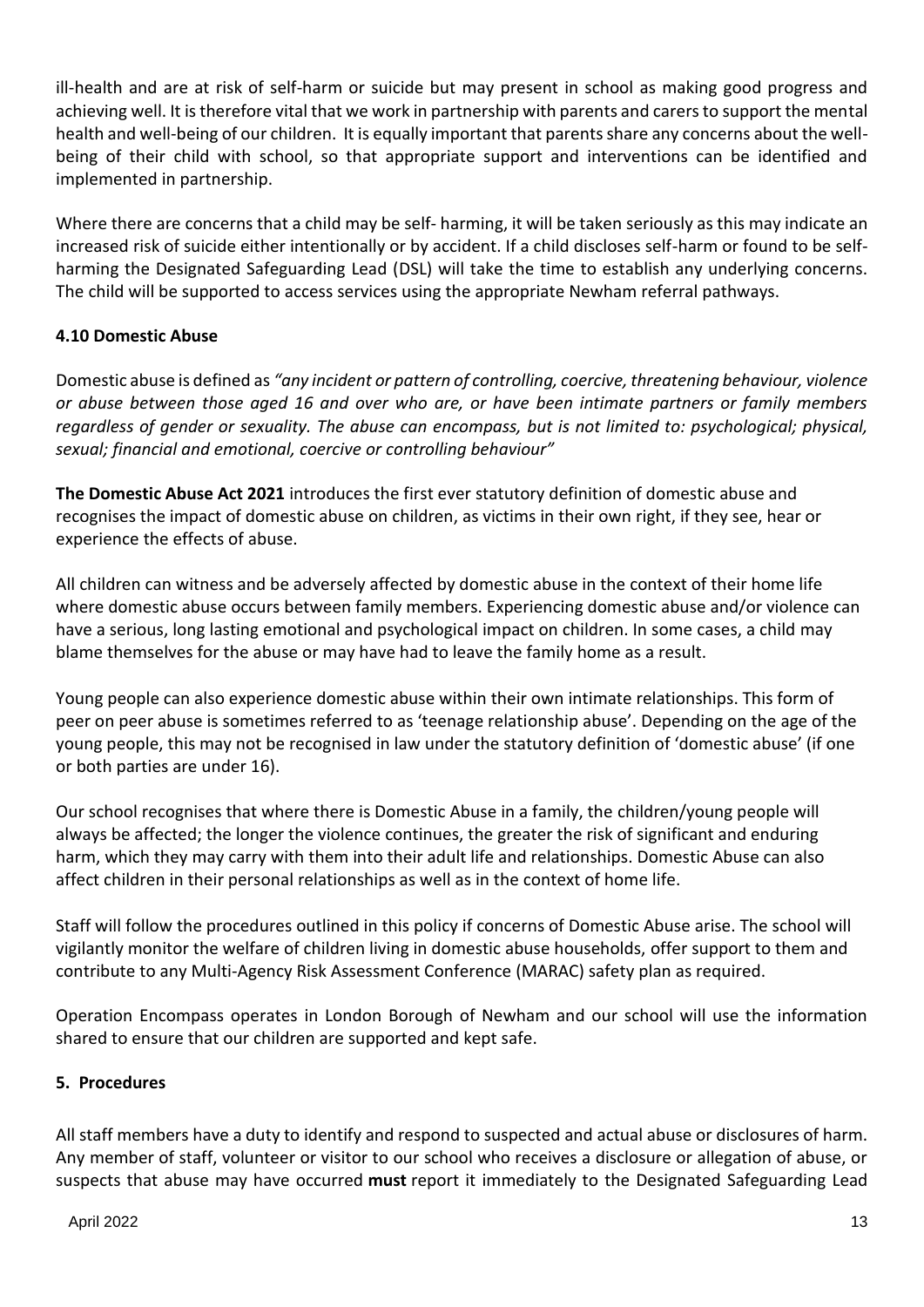(DSL) or, in their absence, the Deputy Designated Safeguarding Lead. Concerns about a child at risk of radicalisation or extremism will be raised with the PREVENT and Designated Safeguarding Leads.

All action is taken in accordance with the following guidance;

- Newham Safeguarding Children Partnership guidelines Pan-London Child Protection Procedures
- Keeping Children Safe in Education (DfE, 2021)
- Working Together to Safeguard Children (DfE, 2018)
- PREVENT Duty Counter-Terrorism and Security Act (HMG, 2015)

Where there is risk of immediate harm, a child will be referred to the Newham Multi-Agency Safeguarding Hub through the Newham MASH Portal. Time-sensitive referrals may be telephoned first in case the child needs to be kept in school, pending a Section 47 Strategy meeting when a social worker will come to the school. Less urgent concerns or requests for support will also be referred via the Newham MASH Portal for consideration of Early Help support as appropriate. We will call police to the school directly if the risk is assessed as acute and immediate.

## **Practice when police are called to the school**

Before calling police to the school, the DSL and senior staff will reflect upon the proportionality of this response, being aware of the child's rights under the Equalities Act and Human Rights Act and if necessary, identifying and addressing concerns such as adultification if it is suspected of being present in staff decision making processes thus far.

## **Best practice is to consult the Safer Schools Officer before contacting police directly, unless the risk is considered to be escalating at a rate that precludes contacting the SSO. This school will prioritise contacting the SSO for advice before asking for other officers to attend.**

In the event that a child is interviewed on site by police, the DSL will act in loco parentis at that interview to provide support to the child. Parents/carers will be informed directly that the police have been called to the school in connection with their child, *subject to the safeguarding guidelines below*. A suitably trained Appropriate Adult must be present if the child is subsequently arrested and/or taken to a police station and the DSL will ensure that arrangements for such support are in place before the child leaves the school premises, with the reason for the arrest and the name of the appropriate adult concerned, confirmed. [Appropriate Adult | Youth Justice Legal Centre \(yjlc.uk\);](https://yjlc.uk/resources/legal-terms-z/appropriate-adult) [DRAFT GUIDE FOR](https://assets.publishing.service.gov.uk/government/uploads/system/uploads/attachment_data/file/117682/appropriate-adults-guide.pdf)  [\(publishing.service.gov.uk\)](https://assets.publishing.service.gov.uk/government/uploads/system/uploads/attachment_data/file/117682/appropriate-adults-guide.pdf) *(role and responsibilities of an Appropriate Adult).*

No child / student may be subject to a search by police on school premises. Any such search should be carried out at the police station with an AA in attendance to the search.

Wherever possible, the school will share any safeguarding concerns, or an intention to refer a child to the MASH with parents or carers. However, we will not do so where it is felt that to do so could place the child at greater risk of harm or impede a criminal investigation. On occasions, it may be necessary to seek advice from the MASH or the Police in making decisions about when it is appropriate to share information with parents or carers.

Wherever possible, the school will share any safeguarding concerns, or an intention to refer a child to the MASH with parents or carers. However, we will not do so where it is felt that to do so could place the child at greater risk of harm or impede a criminal investigation. On occasions, it may be necessary to seek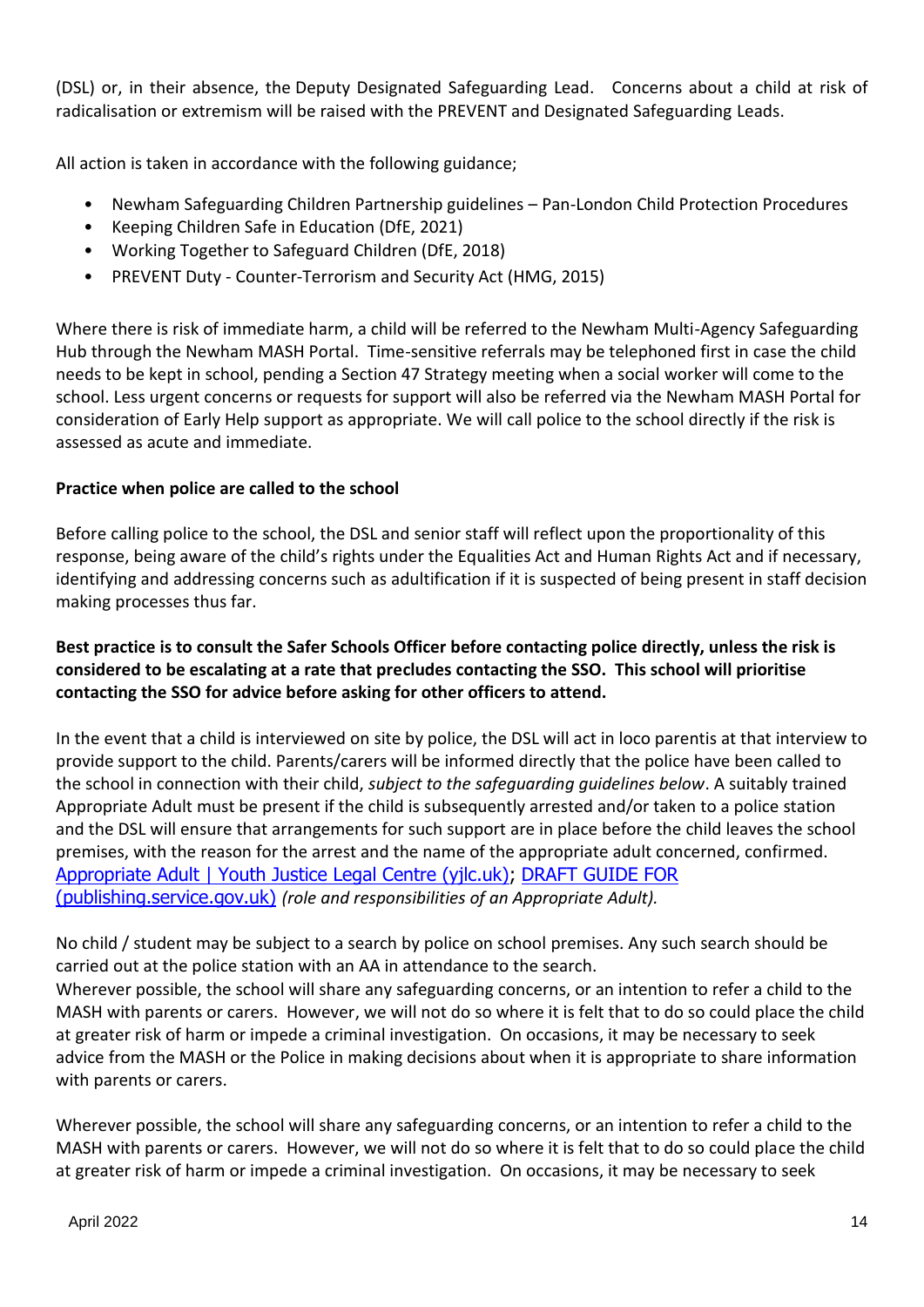advice from the MASH or the Police in making decisions about when it is appropriate to share information with parents or carers.

If a member of staff continues to have concerns about a child and feels the situation is not being addressed or does not appear to be improving, the staff member concerned should press for re-consideration of the case with the Designated Safeguarding Lead (DSL) who will escalate the concern as appropriate.

If, for any reason, the Designated Safeguarding Lead (DSL) or Deputy Designated Safeguarding Lead is not available, this should not delay appropriate action being taken. Safeguarding contact details are displayed in the school to ensure that all staff members have unfettered access to safeguarding support, should it be required. Any individual may refer to the Newham MASH where there is suspected or actual risk of harm to a child. All staff should be aware of how to access the portal.

If a child resides outside Newham the DSL will be aware of the need to refer to the MASH in their LA. If unsure, always refer to the Newham MASH who will forward to appropriate areas.

## **5.1 Early Help:**

All staff should, in particular, be alert to the potential need for early help for a child who:

- is disabled and has specific additional needs
- has special educational needs (whether or not they have a statutory Education, Health and Care Plan)
- is a young carer
- is showing signs of being drawn into anti-social or criminal behaviour, including gang involvement and association with organised crime groups
- is frequently missing/goes missing from care or from home
- is at risk of modern slavery, trafficking or exploitation
- is at risk of being radicalised or exploited
- is in a family circumstance presenting challenges for the child, such as drug and alcohol misuse, adult mental health issues and domestic abuse
- is misusing drugs or alcohol themselves
- has returned home to their family from care
- is a privately fostered child
- has a parent/carer in custody

Mental health problems can, in some cases, be an indicator that a child has suffered or is at risk of suffering abuse, neglect or exploitation.

When new staff, agency staff, volunteers or regular visitors join our school they are informed of the safeguarding arrangements in place, the name of the Designated Safeguarding Lead (DSL) and Deputy and how to share concerns with them. **Appendix 2 Early Help pathway in Newham.**

## **6. Training**

The Designated Safeguarding Lead (DSL) and Deputy undertake child protection training appropriate to the role at every two years as a minimum. The Headteacher, all staff members and governors receive appropriate child protection training that is regularly updated. In addition, all staff members receive safeguarding and child protection updates as required, but at least annually, to provide them with relevant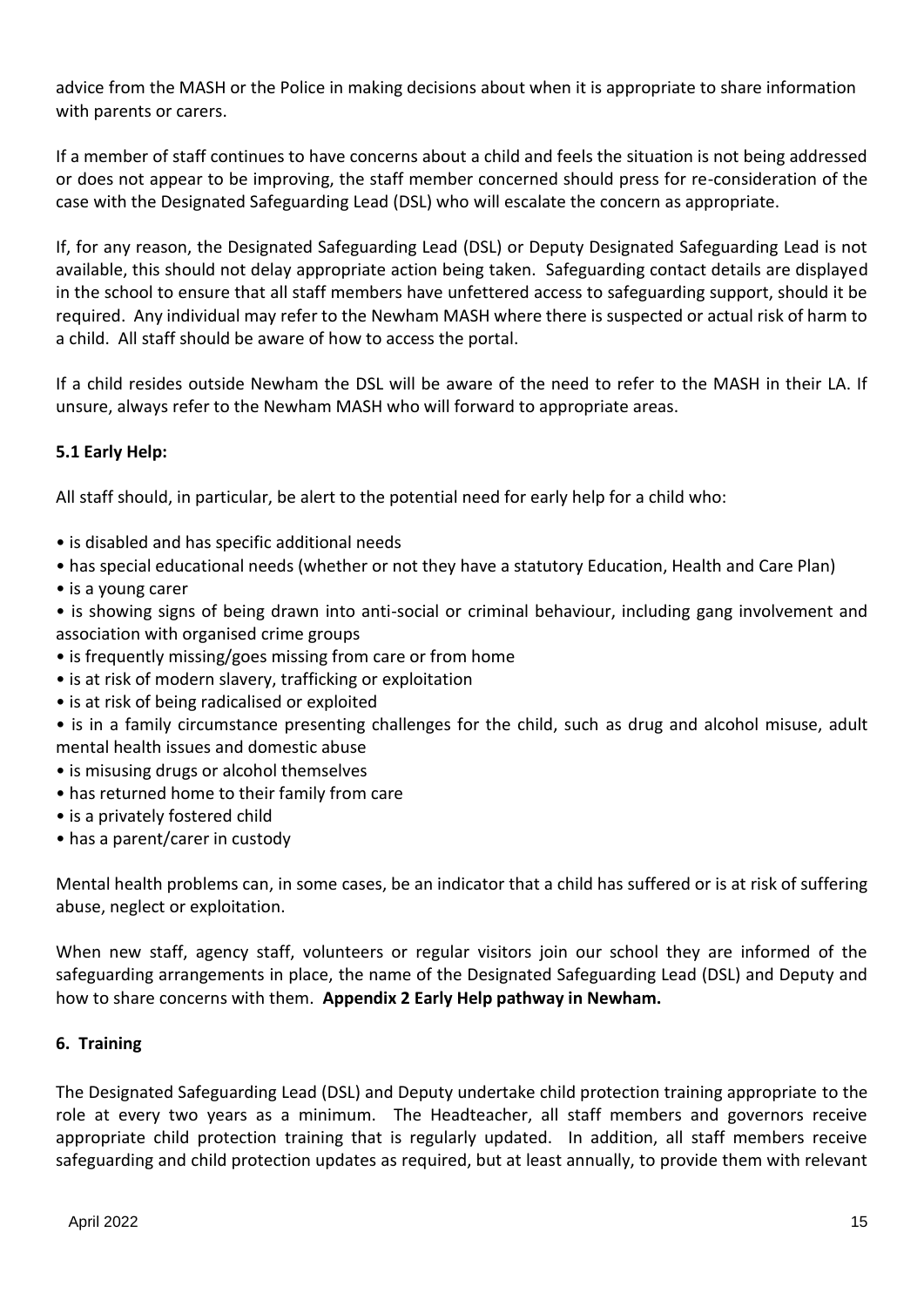skills and knowledge to safeguard children effectively. Records of any child protection training undertaken is kept for all staff and governors.

The school ensures that the Designated Safeguarding Lead (DSL) and Deputy also undertake training in interagency working and other matters as appropriate.

**6.1** Positive Handling and de-escalation practice keeps children and staff safe in school. This is refreshed every 3 years and is undertaken by all staff in a rolling programme which builds a collegiate responsibility for everyone's safety and wellbeing.

**6.2** All agency staff must complete the safeguarding induction programme before starting work in the school, which prioritises safeguarding practice and appropriate language to be used in school. Certificates for Positive Handling training and the date of the last refresher are part of the recruitment process.

## **7. Professional confidentiality**

A member of staff must never guarantee confidentiality to anyone about a safeguarding concern (including parents / carers or children) or promise to keep a secret. In accordance with statutory requirements, where there is a child protection concern, this must be reported to the Designated Safeguarding Lead (DSL) or Deputy and may require further referral and subsequent investigation by appropriate authorities.

Information on individual child protection cases may be shared by the Designated Safeguarding Lead (DSL) or Deputy with other relevant staff members. This will be on a 'need to know' basis only and where it is in the child's best interests to do so.

## **8. Records and information sharing**

Where there are concerns about the safety of a child, the sharing of information in a timely and effective manner between organisations can reduce the risk of harm. School staff must have due regard for the Data Protection Act 2018 and the General Data Protection Regulations (GDPR) Our school is confident of the processing conditions that allow us to store and share information for safeguarding purposes. This allows us to share information without consent, if it is not possible to gain consent or if to gain consent would place a child at risk.

Well-kept records are essential to good child protection practice. Our school is clear about the need to record any concern held about a child or children within our school, the status of such records and when these records should be shared with other agencies.

Any member of staff receiving a disclosure of abuse or noticing signs or indicators of abuse, will record it as soon as possible on Safeguard Software, noting what was said or seen, using a body map to record if appropriate, (see Appendix 4) with the date, time and location. All records will be dated and signed, with the name printed and will include the action taken. This is then presented to the Designated Safeguarding Lead (DSL) or Deputy, who will decide on the appropriate action and record it accordingly.

Any records related to child protection are kept in an individual child protection file for that child, separate to the pupil file. All child protection records are stored securely and confidentially and will be retained for 25 years after the child's date of birth, or until they transfer to another school or educational setting. We acknowledge the guidance for transferring records as below.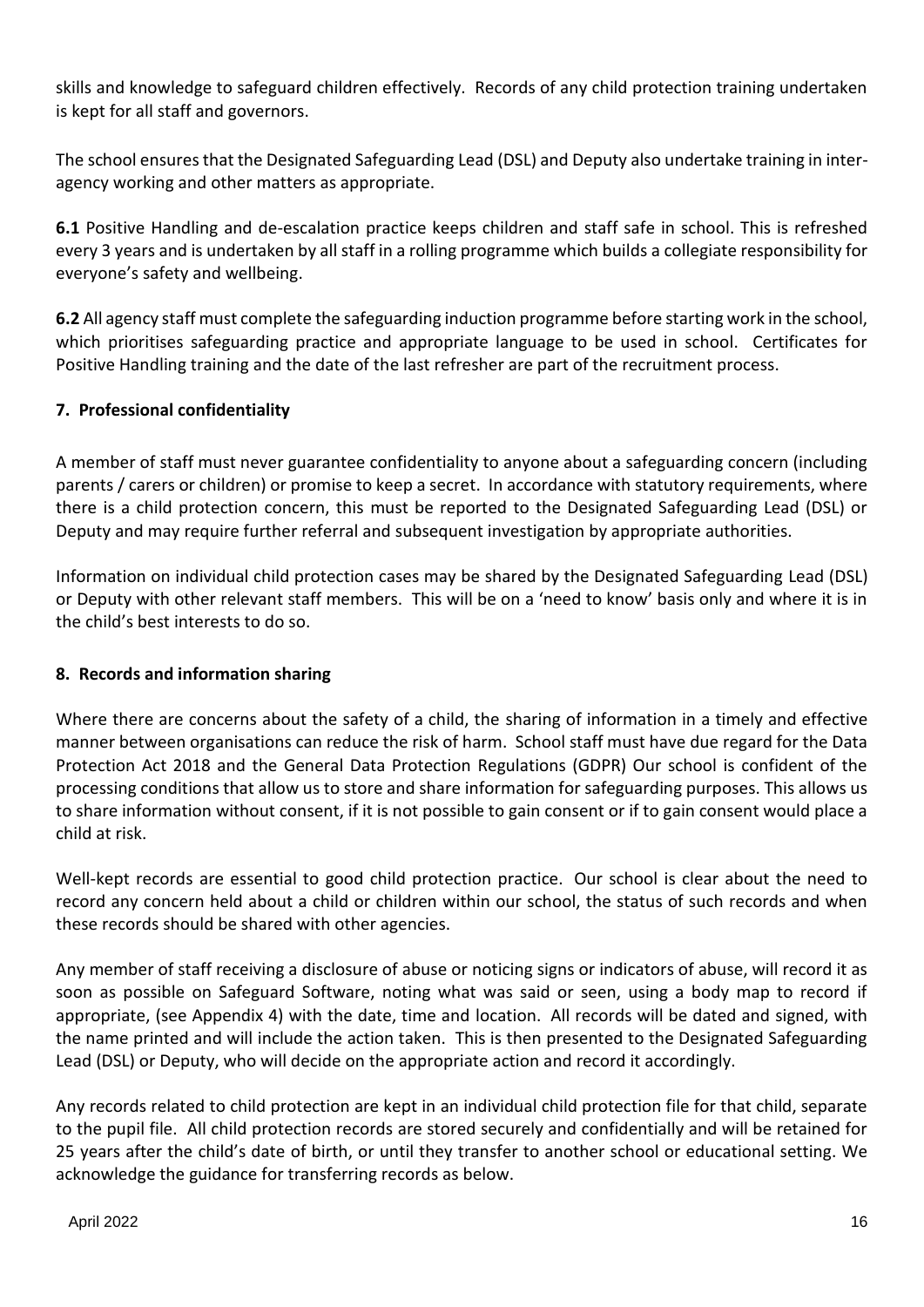Where a child transfers from our school to another school or educational setting including colleges, their child protection records will be transferred electronically to the new educational setting with notice given to the receiving DSL. These will be marked 'Confidential' and for the attention of the receiving school's Designated Safeguarding Lead (DSL) who will need to provide a receipt, which is recommended to be an email. If paper files are sent they will be securely sealed and sent, under arrangements for immediate return if delivery to the receiving school's DSL is not possible. A receipt is expected.

Lack of information about their circumstances can impact on the child's safety, welfare and educational outcomes. In addition to the child protection file, the DSL should also consider if it would be appropriate to share any additional information with the new school or college in advance of a child leaving to help them put in place the right support to safeguard this child and to help the child thrive in the school or college. For example, information that would allow the new school or college to continue supporting children who have had a social worker and been victims of abuse and have that support in place for when the child arrives. *(Keeping Children Safe in Education 2012)*

**Transferring settings do not need to keep copies of child protection files**, but if they do they must be kept in accordance with data retention (and for the shortest practical time).

In CP cases where there may be ongoing involvement from transferring settings, for example **if any siblings still attend your setting**, DSLs may wish to take copies of chronologies. Electronic systems may have an option to link this information.

If a child who is subject of a child protection plan leaves your setting and you are unaware of the name of the child's new education placement, you should contact the child's key worker from Early Help or Children's Social Care to discuss how records should be transferred.

*(Newham LA Safeguarding)*

Where a child joins our school, we will request all child protection records from the previous educational setting. If none are received within the statutory time, we will renew the request and report this to the Education Safeguarding Officer.

## **9. Inter-agency working**

Our school will be pro-active and prioritise inter-agency working to contribute to safeguarding children. It is the responsibility of the Designated Safeguarding Lead (DSL) to ensure that the school is represented at and a report is submitted to any child protection conference or core group meeting for children on the school roll or previously known to them. Where possible and appropriate, any report will be shared in advance with the parent(s) and/or carer(s). Whoever represents the school will be fully briefed on any issues or concerns the school has and will be prepared to contribute to the discussions and planning at the meeting(s).

If a child is subject to a child protection or a child in need plan, the Designated Safeguarding Lead (DSL) will ensure the child is monitored regarding their school attendance, mental health and emotional well-being, academic progress, welfare and presentation. The Designated Safeguarding Lead (DSL) will ensure the school prioritises attendance at core group meetings and provide appropriate information to contribute to the plan at these meetings. Any concerns about the child protection plan and/or the child's welfare will be discussed and recorded at the core group meeting, unless waiting for the next meeting would place the child at further risk of significant harm. In this case the Designated Safeguarding Lead (DSL) will inform the child's key worker immediately and then record that they have done so and the actions agreed.

When we become aware that a child who is being, or is going to be, privately fostered our school has a duty under Section 10 of the Children Act 2004 to inform the Local Authority to ensure the appropriate safeguards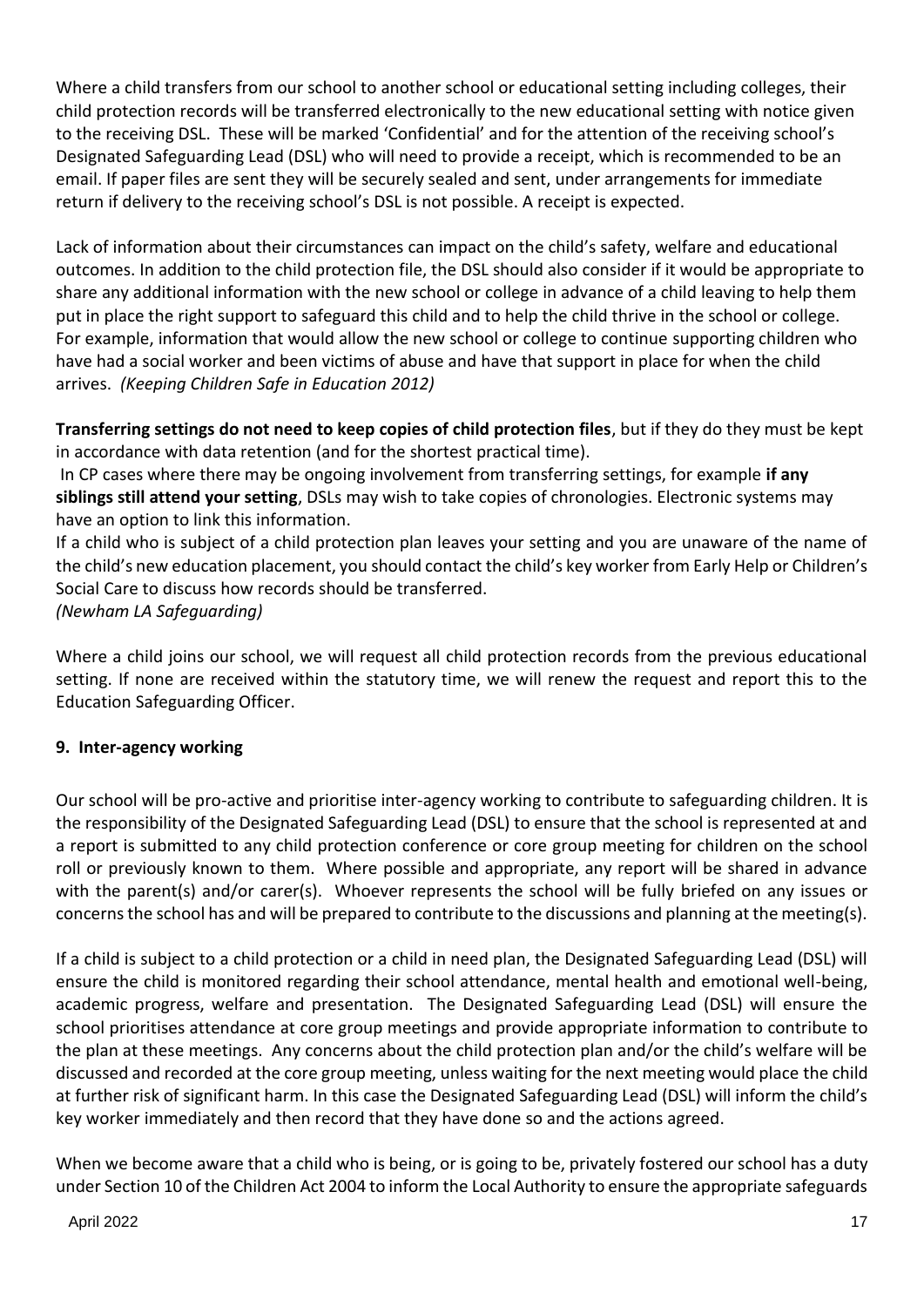are in place. The Designated Safeguarding Lead (DSL) will make an appropriate referral using the Newham referral pathway.

# **10. Allegations about members of the workforce**

The aim of our school is to provide a safe and supportive environment that secures the well-being and best learning outcomes for children. All staff members are made aware of the boundaries of appropriate behaviour and conduct. These matters form part of staff induction and are outlined in the Staff Code of Conduct. Our Managing Allegations Against Adults Policy and associated procedures (eg. Head teachers's reporting form available on Staff Sites/Unified Forms) details in full our arrangements in these circumstances. We do, however recognise that sometimes allegations of abuse are made and when they occur they are distressing and difficult for all. We also understand that some allegations are genuine and that there are adults who deliberately seek to harm or abuse children. Our school takes all possible steps to safeguard our children and ensure that the adults in our school are safe to work with children.

Supply staff, whilst not employed by the school are under the supervision, direction and control of the governing body when working in the school. If we receive an allegation about an individual that is not directly employed by the school for example, supply teachers we will discuss with the employer/agency whether it is appropriate to suspend the supply teacher or to redeploy them to another part of the school, whilst they carry out an investigation. We will usually take the lead in collecting the facts from children and other staff and work in partnership with the employer and LADO to manage the process.

We will always ensure that the procedures outlined in Chapter 7 of the London Child Protection Procedures are adhered to and will seek appropriate advice from the Local Authority Designated Officer (LADO) by telephone 0203 373803 or email [cprt.lado@nwham.gov.uk](mailto:cprt.lado@nwham.gov.uk)

If an allegation is made or information is received about any member of staff or volunteer who works with children has:

- behaved in a way that has harmed a child, or may have harmed a child;
- possibly committed a criminal offence against or related to a child;
- behaved towards a child or children in a way that indicates they may pose a risk of harm to children; or
- behaved in a way that indicates they may not be suitable to work with children;

The member of staff receiving the information should inform the Headteacher immediately. This includes concerns relating to agency and supply staff. Should an allegation be made against the Headteacher, this will be reported to the Chair of Governors as per the full Policy. In the event the Chair of Governors is not contactable the same day, the information must be passed to the Vice Chair. The Chair of Governors will seek advice from the LADO within one working day. No member of staff will undertake further investigations before seeking advice from the LADO.

Any member of staff or volunteer who does not feel confident to raise concerns within the school should contact the LADO directly. Please refer to section 11 of this policy.

The school has a legal duty to refer to the Disclosure and Barring Service (DBS) anyone who has harmed, or poses a risk of harm, to a child, or if there is reason to believe the member of staff has committed one of a number of listed offences, and who has been removed from working (paid or unpaid) in regulated activity, or would have been removed had they not left. The DBS will consider whether to bar the person from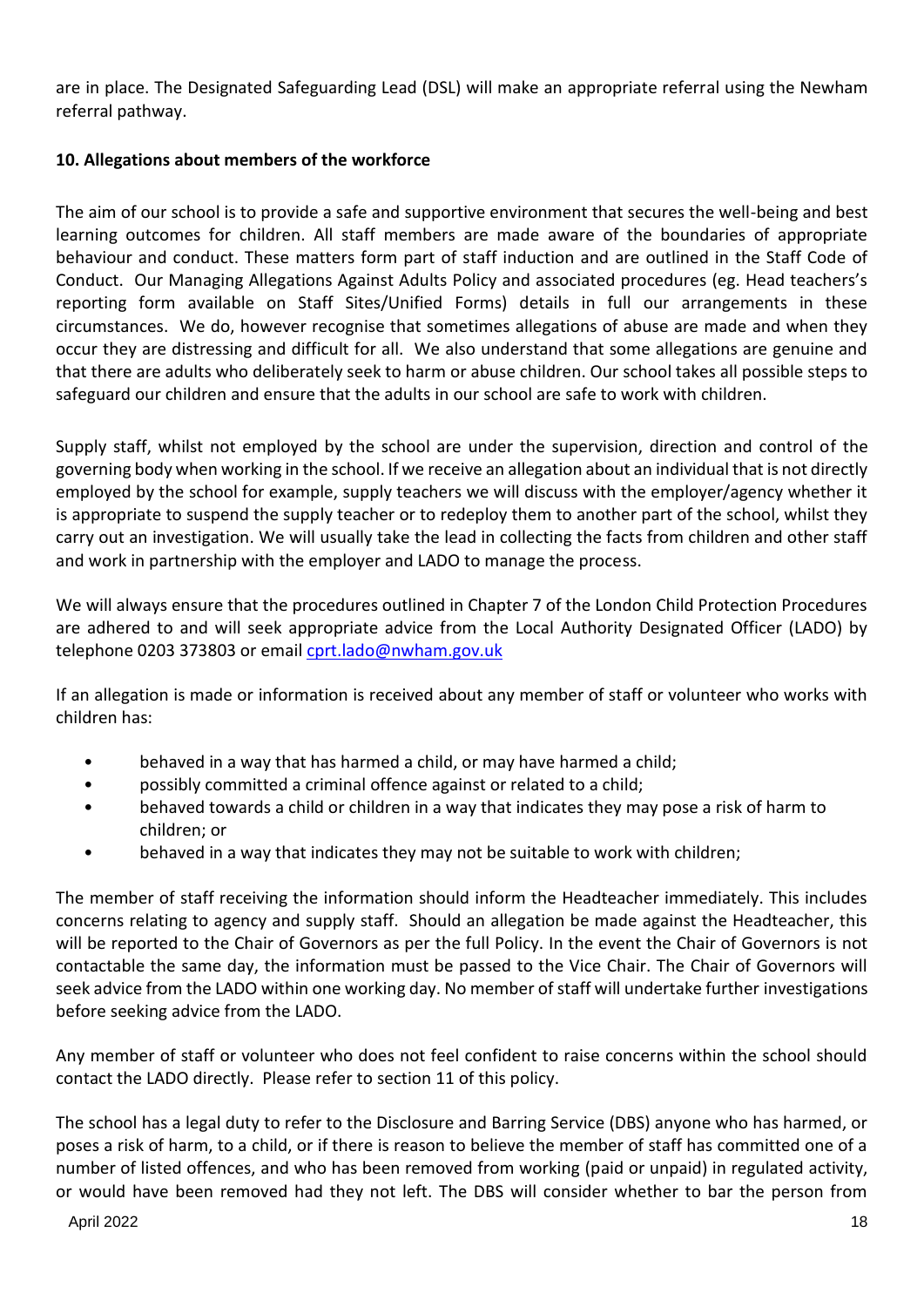regulated activity. If these circumstances arise in relation to a member of staff at our school, a referral will be made as soon as possible after the resignation or removal of the individual in accordance with advice from the LADO and/or the HR department.

#### **11. Whistleblowing**

Whistleblowing is defined as '*making a disclosure in the public interest'* and occurs when a worker (or member of the wider school community) raises a concern about danger or illegality that affects others, for example pupils in the school or members of the public.

All staff members are made aware of the duty to raise concerns about the attitude or actions of staff in line with the school's Code of Conduct and Whistleblowing policy.

We want everyone to feel able to report any child protection or safeguarding concerns. More information is available called Advice for Whistleblowing in Maintained Schools (DfE 2014). However, for members of staff who feel unable to raise these concerns internally, they can contact the NSPCC whistleblowing helpline on: 0800 028 0285 or email: [help@nspcc.org.uk](mailto:help@nspcc.org.uk)

Parents or others in the wider school community with concerns can contact the NSPCC general helpline on: 0808 800 5000 (24 hour helpline) or email: [help@nspcc.org.uk](mailto:help@nspcc.org.uk)

#### **Appendix 1: Newham Joint Statement on Everyone's Invited**

[Joint position statement on Everyone's invited | Newham Connect](https://www.newhamconnect.uk/Article/90305)

#### **Appendix 2 Early Help Offer**

[http://www.newhamlscb.org.uk/wp-content/uploads/2018/02/04892-Pathways\\_A4-HIRES.pdf](http://www.newhamlscb.org.uk/wp-content/uploads/2018/02/04892-Pathways_A4-HIRES.pdf)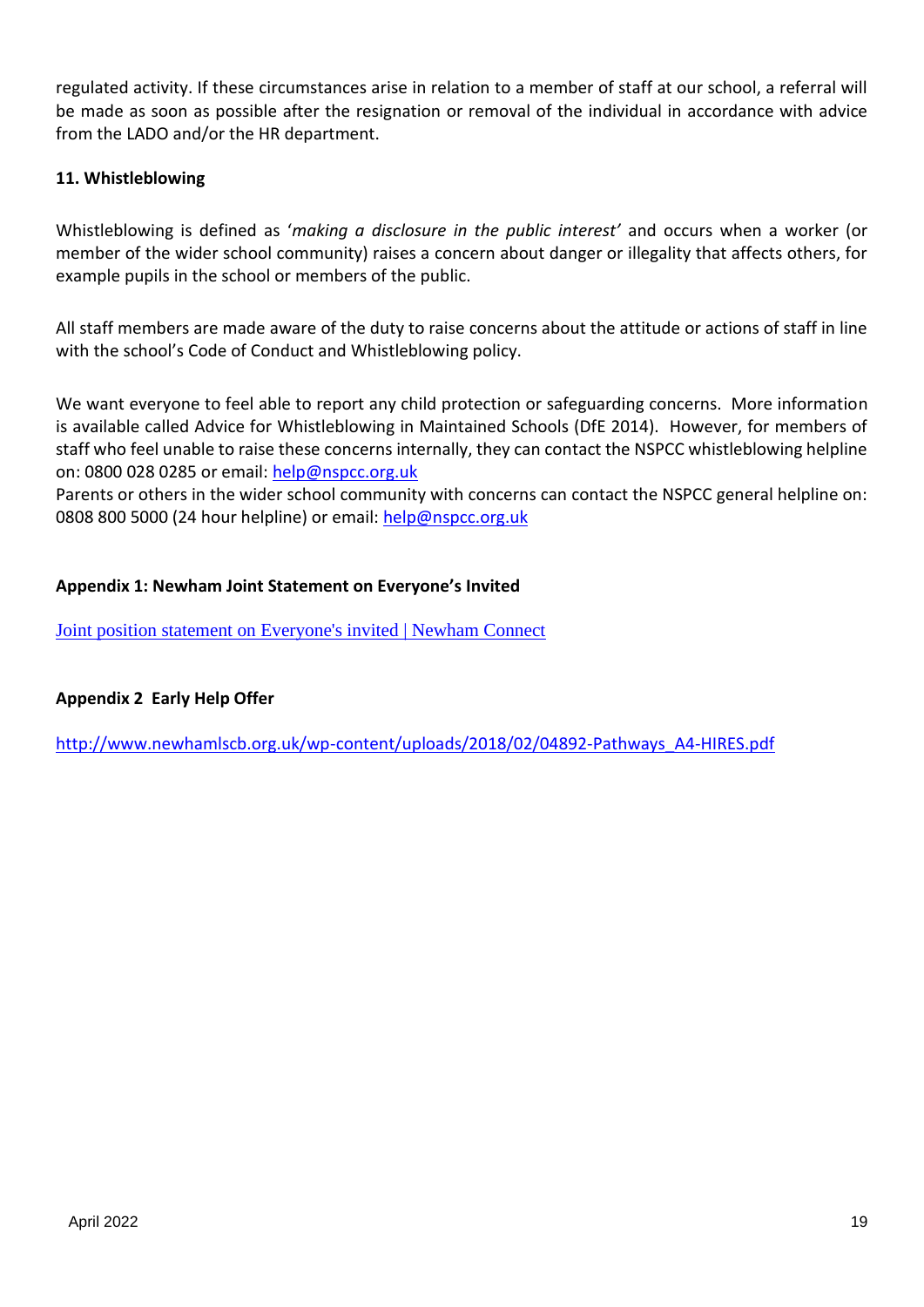# **Appendix 3 Recording Safeguarding Concerns**

# NOTE – All relevant Leading Learning Trust staff have access to the online platform Safeguard Software, which is used to record all safeguarding concerns.

| <b>Full Name of Child</b>                                                                                                                             | Date of Birth           | <b>Tutor Group/Class</b> |
|-------------------------------------------------------------------------------------------------------------------------------------------------------|-------------------------|--------------------------|
|                                                                                                                                                       |                         |                          |
|                                                                                                                                                       |                         |                          |
| Nature of worry, concern or disclosure                                                                                                                |                         |                          |
| Please include where you were when the child made a disclosure, what you saw, who else was there and what the child said or did and<br>what you said. |                         |                          |
|                                                                                                                                                       |                         |                          |
|                                                                                                                                                       |                         |                          |
|                                                                                                                                                       |                         |                          |
|                                                                                                                                                       |                         |                          |
| Time and date of incident:                                                                                                                            |                         |                          |
| Was there an injury? Yes/ No                                                                                                                          | Did you see it Yes / No |                          |
| Describe the injury                                                                                                                                   |                         |                          |
|                                                                                                                                                       |                         |                          |
| Have you filled in the body plan to show where the injury is and its approximate size? Yes /No                                                        |                         |                          |
| Was anyone else with you? If 'Yes' who?                                                                                                               |                         |                          |
| Is 'Yes' did you report the previous incident?<br>Has this happened before?                                                                           |                         |                          |
|                                                                                                                                                       |                         |                          |
| Who are you passing this information to?                                                                                                              |                         |                          |
| Name:                                                                                                                                                 |                         |                          |
| <b>Position:</b>                                                                                                                                      |                         |                          |
|                                                                                                                                                       |                         |                          |
| Your signature:                                                                                                                                       |                         |                          |
| <b>Printed Name:</b>                                                                                                                                  |                         |                          |
| Role in School:                                                                                                                                       |                         |                          |
| Time form completed:                                                                                                                                  |                         |                          |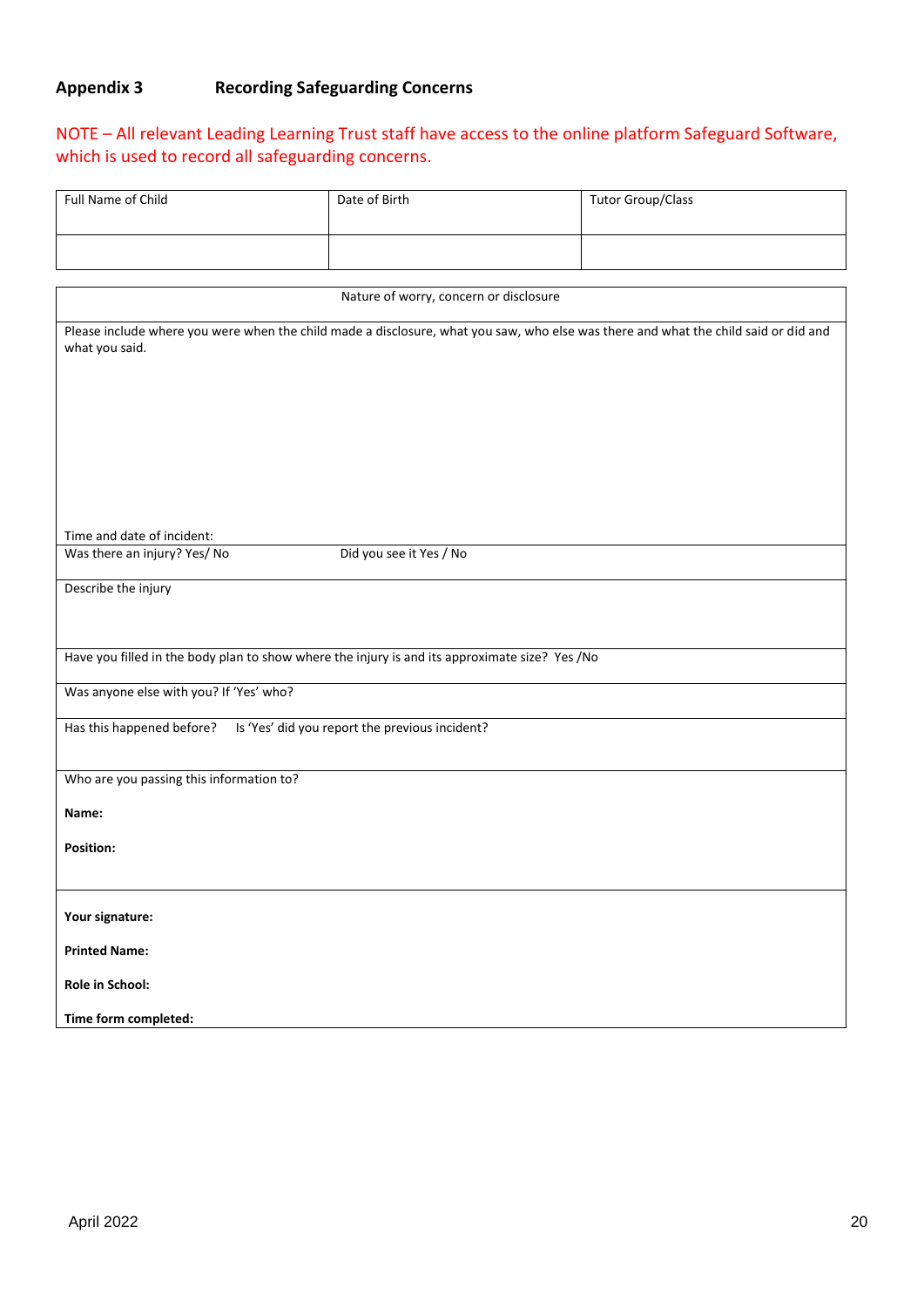#### **Recording Safeguarding Concerns**

Time form received by Designated Safeguarding Lead:

Action taken by Designated Safeguarding Lead:

Referred to:

Date: Time:

Have Parents been informed? Yes / No (If No, state reason)

Feedback given to:



Further Action Agreed:

DSL Signature:

Printed Name:

Date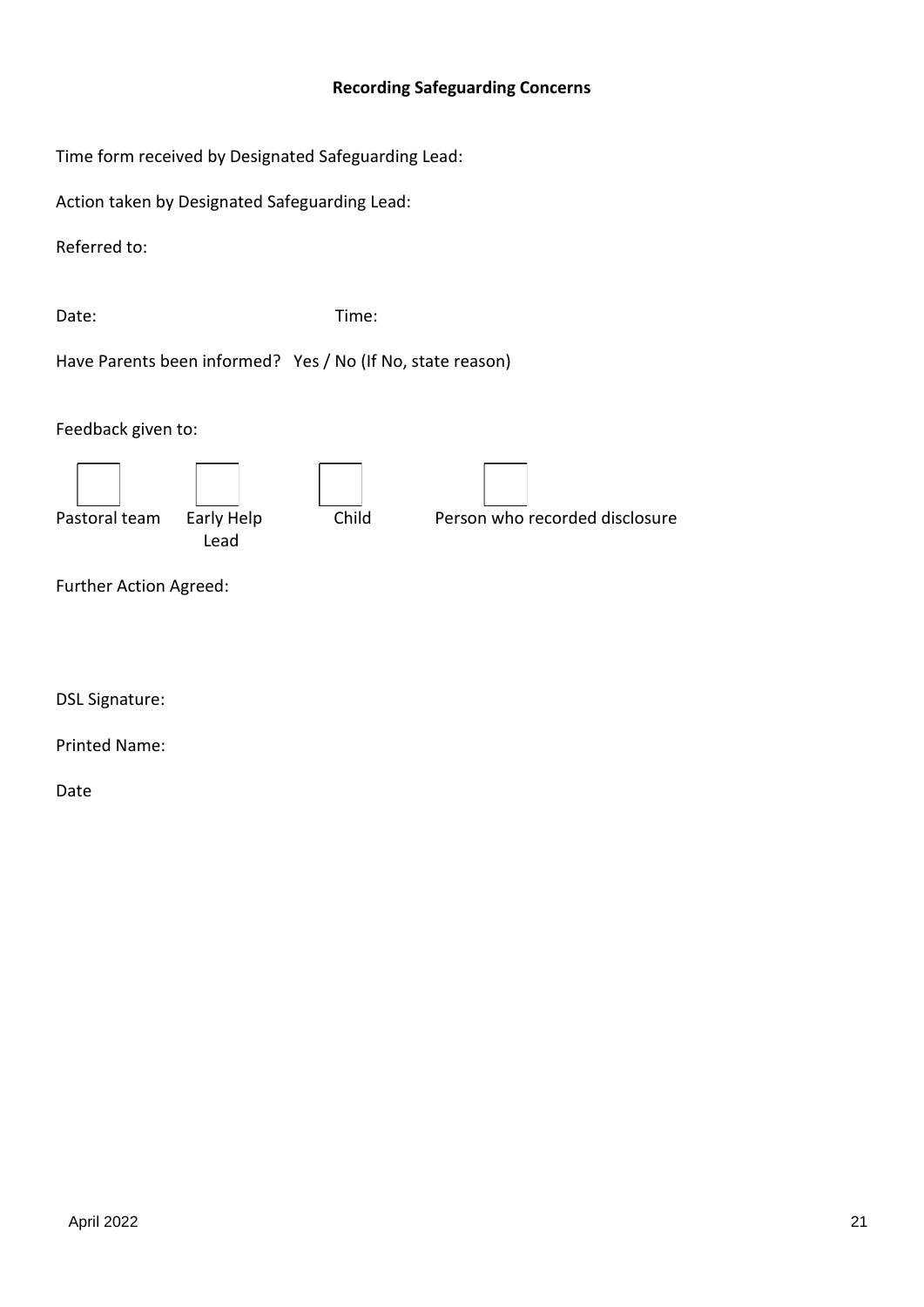# Young Child

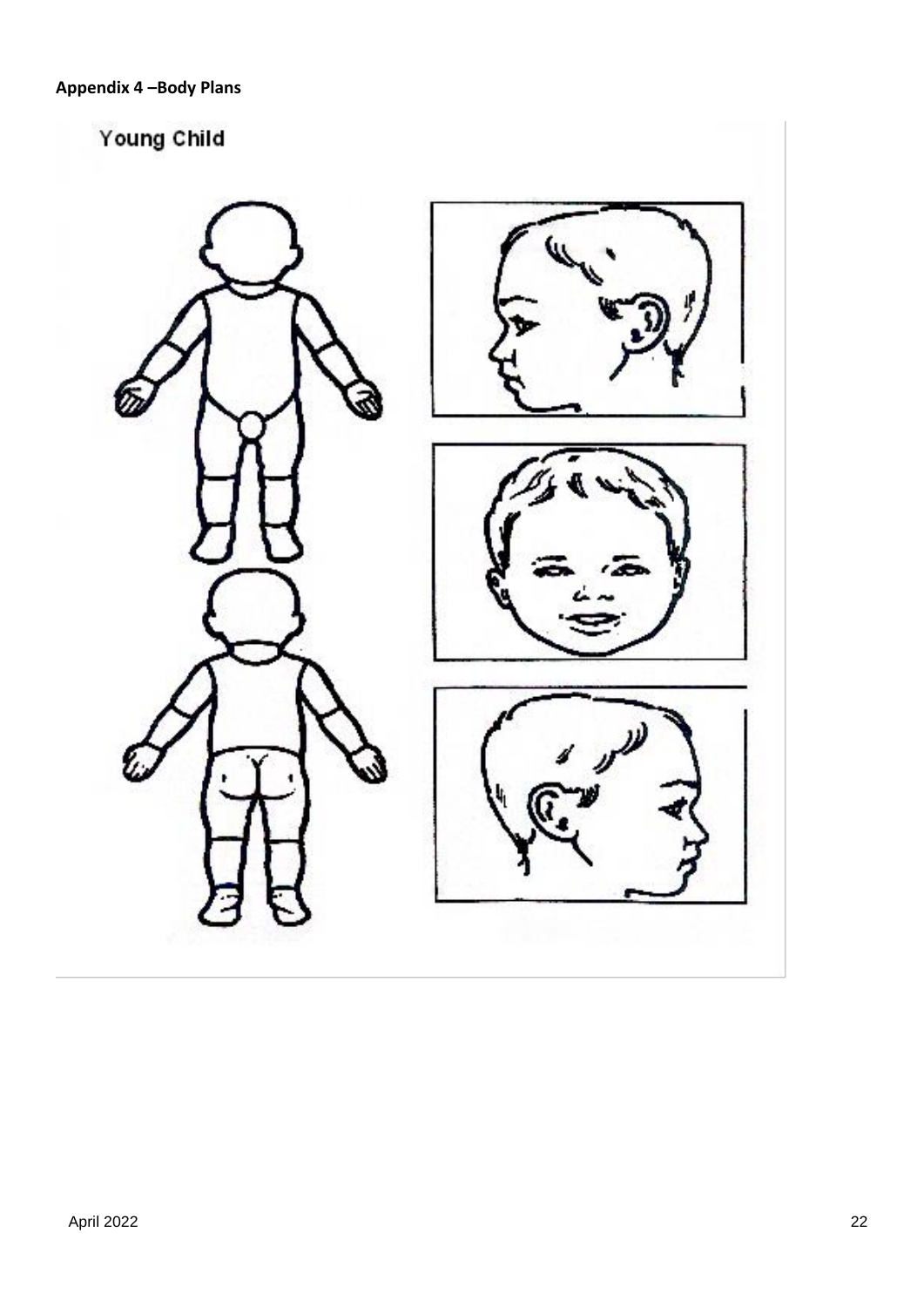Older Child